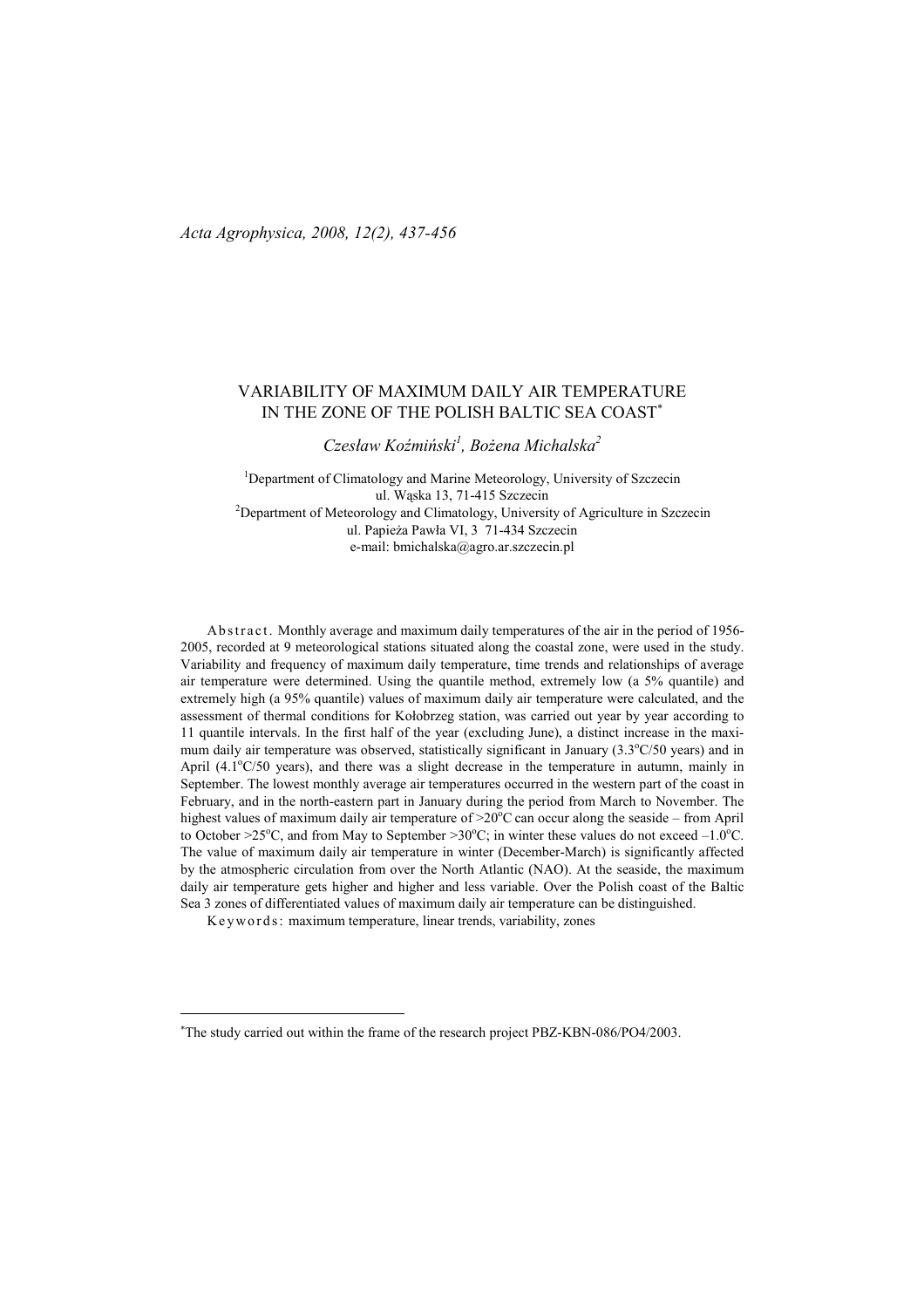### INTRODUCTION

 Variability of the climate, so characteristic of the whole country, is also clearly distinguished along the zone of Polish coast of the Baltic Sea, especially in late autumn, in winter and in early spring (Atlas... 2004, Przybylak 2006). Variability of the climate with regard to temperature can be reflected by the alternate occurrence of very cool winters (e.g. 1969/70, 1978/79, 2005/06) and very warm (1989/90, 2006/07) and cold (e.g. 1977, 2000), and hot summer months (1982, 1994, 2002 and 2006). Extreme weather phenomena are most often related to the occurrence of a given atmospheric circulation and baric system. For these reasons their occurrence is as predictable as is the atmospheric circulation (Marsz 2001, Miętus et al. 2004). Among the unfavourable meteorological factors

observed in Poland, a significant meaning has the extreme air temperature that has a limiting effect on, among other things, the economic activity and the conditions of recreation and medical care on the Baltic Sea coast, the characteristic of which is, similarly to the mountains, increasing recreational and spa tourism (Atlas... 2001, Błażejczyk 2004, Owczarek 2005, Trepińska 2005).

 These are the reasons for which variability and frequency of the occurrence of this temperature is the objective of the analysis in this study and a continuation of the investigations in the Polish coastal zone of the Baltic Sea conducted so far by Prawdzic et al. (1960), Koźmiński (2001), Koźmiński and Michalska (2001, 2004), Filipiak (2004), Kożuchowski, Żmudzka (2001), Marsz (2001), Miętus et al. (2002) and Owczarek (2005).

## MATERIAL AND METHODS

 In the study a monthly average and daily maximum air temperature from individual months for 9 meteorological stations were used, taking the years 1956- 2005 as a basic period for Świnoujście, Kołobrzeg, Koszalin, Ustka, Łeba, Hel, Gdańsk and Elbląg and the years 1956-2000 for Darłowo (Fig. 1). The data were taken from Miesięczne Przeglądy Agrometeorologiczne (Monthly Agrometeorological Reviews), Morskie Komunikaty Hydrologiczno-Meteorologiczne (Marine Hydrological and Meteorological Forecasts) and from Archiwum IMGW (IMGW Archives). The collected material was used to work out basic statistical characteristic features as well as trends of changes in the maximum temperature during a multi-annual period and its deviations from the norms in the successive 10- year periods.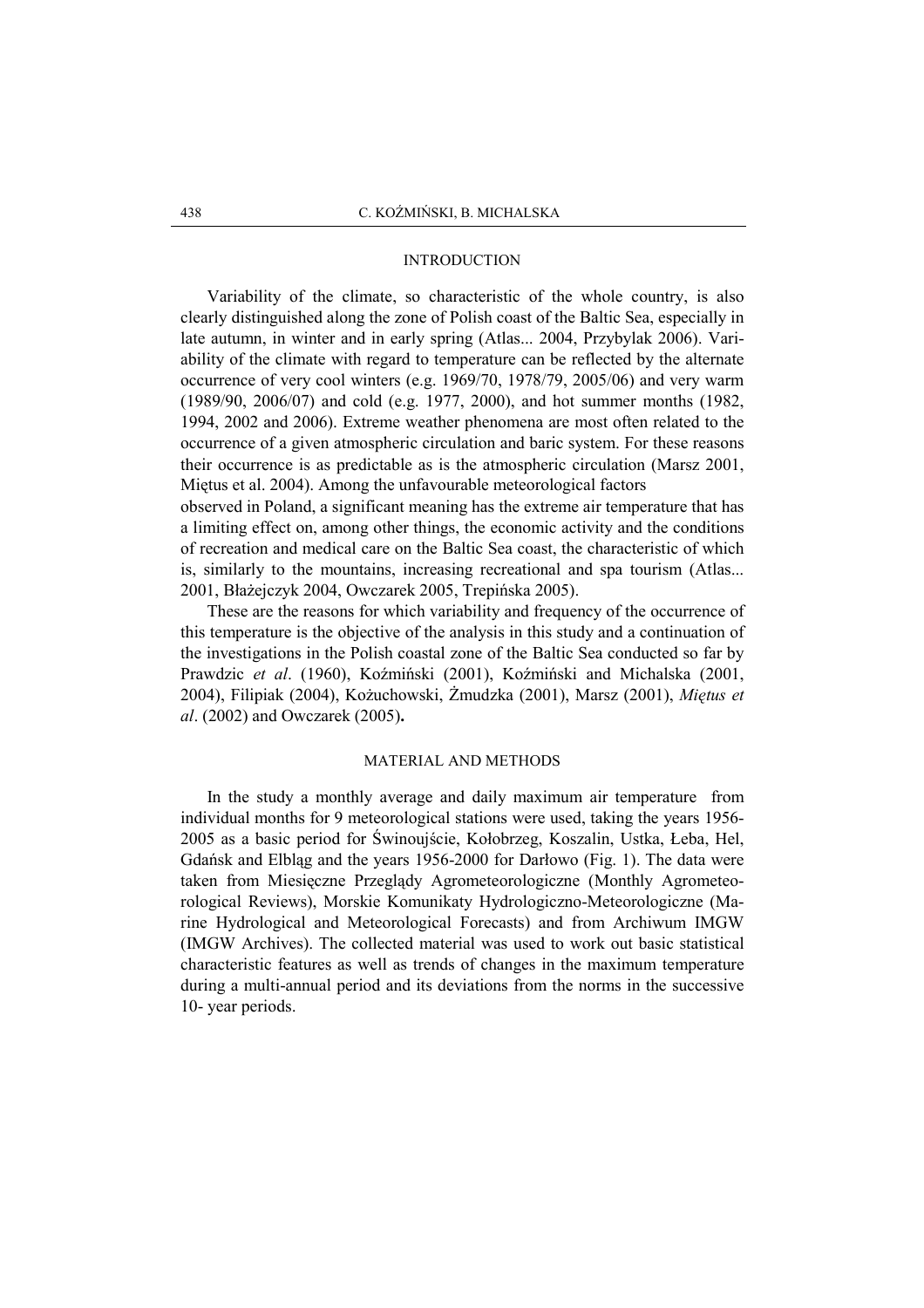

Fig. 1. Distribution of meteorological stations on the Polish Baltic coast

 One of the ways of assessment of meteorological phenomena is the determination of values of meteorological elements referred to as "normal" and differing from them (Lorenc 2000). For this purpose, a classification with quantile intervals applied was carried out in this study with reference to the daily maximum temperature (Owczarek 2005). Quantiles were defined from 5 to 95% with a step every 5%, and then the division of full variability range of maximum temperature was made at a given station into 11 quantile intervals, from extremely low (5% quantile) to extremely high (95% quantile). Achieved in this way characteristics of thermal conditions at the given station in the form of a calendar (from 1956 to 2005) can be continued with reference to next years. In this study, calendar of thermal conditions for Kołobrzeg station is included. Relationships between daily maximum air temperature (dependent variable  $-$  y) and years of study and monthly average air temperature (independent variable  $- x$ ) were determined using the method of correlation and single regression. Statistical significance of the relations was examined by means of the Fisher-Snedecor test (F), adopting the levels of confidence of  $\alpha = 0.05$  and 0.01. The strength of relationship between the studied variables was defined by the correlation coefficient (r), and the degree of their matching – by the determination coefficient  $(R^2)$ .

### ANALYSIS OF RESULTS AND DISCUSSION

 Thermal conditions of the air in the area of the Polish coast of the Baltic Sea depend mainly on the distance from the Atlantic Ocean atmospheric circulation and from regional physiographic factors such as the shape of the shore line and the vicinity of deeper sea regions (Gdańsk Bay and the region between Darłowo and Kołobrzeg). As a result, the further along the coast eastwards, the lower the average annual temperature of the air: from  $8.4^{\circ}$  in Świnoujście to  $7.7^{\circ}$ C in Łeba,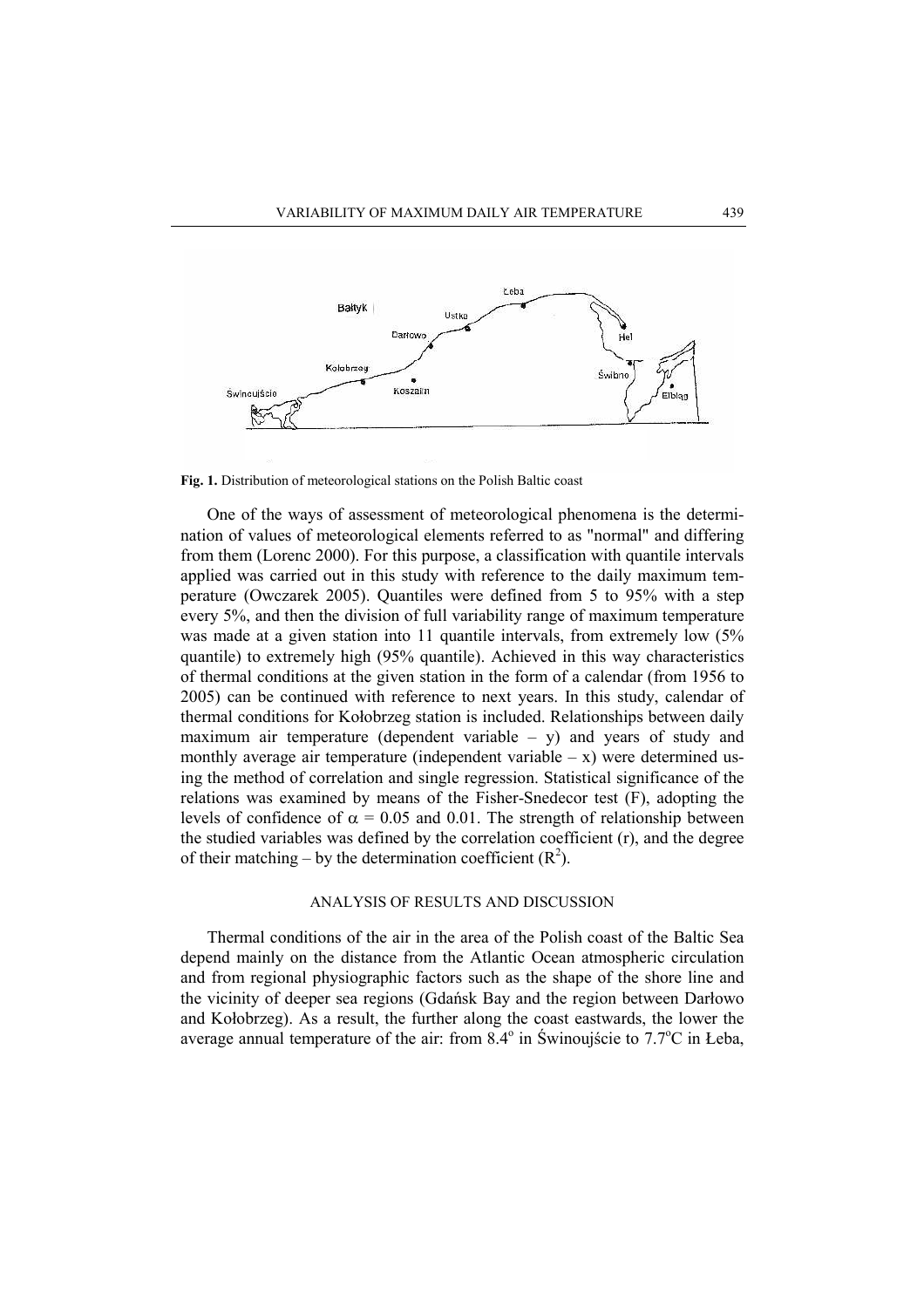Gdańsk and Elbląg (Tab. 1). In all the seasons of the year, the lowest air temperatures are recorded in the north-western part of the coast, the most protruded into the Baltic Sea part of the land (about 80 km) as compared to the western part, situated in the "shade" of Rugia island. Assessment of the lowest values of monthly air temperature shows that in the western part of the coast they were recorded mainly in February, whilst in the north-eastern in January. Whereas, in the analysed period of 50 years the highest average monthly temperature was observed, at most of the stations, in August. The largest variability of the average monthly air temperature occurs in winter months, particularly in February (standard deviation varies from 2.6 to 2.9), and the smallest - in summer months, particularly in June – from 0.9 o 1.1, at a very small spatial differentiation.

In the Polish coastal zone of the Baltic Sea the highest average annual temperatures of air (Tab. 2) are recorded in the western part ( $19.2^{\circ}$  and  $19.3^{\circ}$ C), then around the Bay of Gdańsk  $(19.0^{\circ}C)$ , and the lowest average annual air temperatures occur in the north-eastern part of the coast  $(18.6^{\circ}C)$ . Among the 9 analysed stations, relatively low average annual air temperature  $(17.1^{\circ}C)$  was characteristic of Hel, situated on the Hel Peninsula. The highest monthly averages of maximum daily air temperature are recorded in July, and the absolutely highest, in the analysed period of 50 years, occurred in August (particularly in  $1992$ ) – from  $35^\circ$  in Hel to 38<sup>o</sup>C in Kołobrzeg and in Ustka. From March to November, absolutely high temperatures  $> 20^{\circ}$ C can occur on the coast from April to October, when they can amount to  $>25^{\circ}$ C, whereas from May to September  $>30^{\circ}$ C, apart from the station in Hel, the characteristic of which are lower values of this temperature. In winter, particularly in February, the maximum daily air temperature can assume values of about  $0^{\circ}$  (from  $-0.4^{\circ}$  in Darłowo to  $1.0^{\circ}$ C in Świnoujście), and in Elbląg even to  $-1.0^{\circ}$ C. Such low values of this temperature occurred in the western and central parts of the coast in 1963, and in the eastern part in 1986.

 Out of the 4 seasons of the year the largest differences of maximum daily air temperature on the coast are observed in spring, from  $17.3^\circ$  in Hel to  $20.5^\circ$ C in Świnoujście, and in summer – from 26.9 $\degree$  to 29.1 $\degree$ C, and the lowest in autumn – from  $17.3^\circ$  in Hel to  $19.0^\circ$ C in Kołobrzeg and Ustka. Noteworthy is the occurrence of higher values of the maximum daily temperature in spring, as compared to autumn, opposite to the average temperature when spring is colder than autumn and the temperature varies from  $2.3^{\circ}$  Świnoujście to  $3.4^{\circ}$ C in Hel.

 The differences in the values of daily maximum temperature between the discussed seasons of the year are lower than in the values of the average temperature and they vary from  $0.1^\circ$  in Hel to  $1.7^\circ$ C in Elbląg and in Koszalin.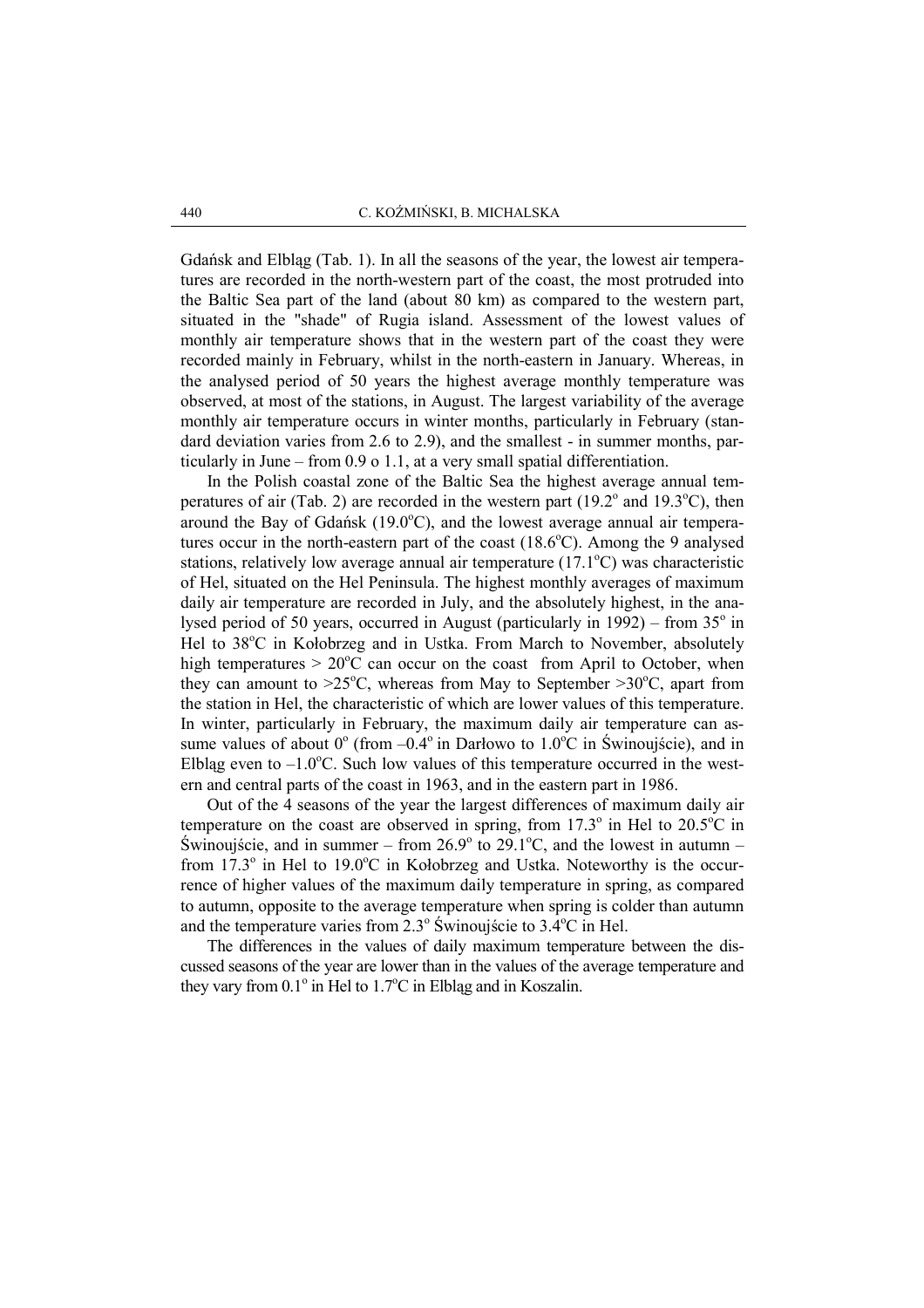| Station/Month |             |         | $\mathbf{I}$ | Ш      | IV   | V    | VI   | VII  | <b>VIII</b> | IX   | $\mathbf X$ | XI     | XII    | Year     |
|---------------|-------------|---------|--------------|--------|------|------|------|------|-------------|------|-------------|--------|--------|----------|
|               | a           | $-0.1$  | 0.3          | 3.0    | 6.6  | 11.5 | 15.3 | 17.3 | 17.2        | 13.9 | 9.5         | 4.5    | 1.2    | 8.4      |
| Świnoujście   | b           | 4.8     | 6.1          | 7.0    | 10.2 | 13.9 | 17.5 | 19.9 | 20.6        | 16.9 | 12.2        | 7.2    | 4.7    | 9.8      |
|               | $\mathbf c$ | $-7.0$  | $-7.5$       | $-1.2$ | 3.8  | 8.9  | 13.6 | 14.5 | 14.7        | 11.4 | 6.7         | 0.8    | $-5.2$ | 6.9      |
|               | d           | 2.8     | 2.9          | 2.0    | 1.4  | 1.3  | 0.9  | 1.3  | 1.2         | 1.2  | 1.3         | 1.5    | 2.1    | 0.8      |
|               | $\rm{a}$    | $-0.2$  | 0.2          | 2.7    | 6.3  | 10.9 | 14.7 | 17.1 | 16.9        | 13.6 | 9.4         | 4.5    | 1.2    | 8.1      |
| Kołobrzeg     | b           | 4.5     | 6.2          | 7.1    | 10.0 | 14.9 | 18.1 | 20.5 | 21.0        | 15.9 | 12.7        | 7.3    | 4.5    | $10.0\,$ |
|               | $\mathbf c$ | $-7.0$  | $-7.4$       | $-1.3$ | 2.9  | 8.3  | 12.5 | 14.6 | 14.2        | 11.0 | 6.3         | 0.5    | $-5.9$ | 6.4      |
|               | d           | 2.8     | 2.9          | 2.0    | 1.5  | 1.6  | 1.1  | 1.4  | 1.3         | 1.1  | 1.3         | 1.6    | 2.2    | 0.9      |
|               | $\rm{a}$    | $-0.7$  | $-0.3$       | 2.5    | 6.6  | 11.6 | 14.9 | 16.8 | 16.6        | 13.1 | 9.0         | 4.0    | 0.6    | 7.9      |
| Koszalin      | b           | 4.2     | 5.7          | 6.6    | 11.0 | 15.6 | 17.6 | 20.3 | 20.7        | 16.8 | 12.4        | 7.0    | 3.9    | 9.8      |
|               | $\mathbf c$ | $-8.3$  | $-7.6$       | $-1.5$ | 3.4  | 8.4  | 12.7 | 13.9 | 13.8        | 10.5 | 5.8         | 0.1    | $-6.1$ | 6.4      |
|               | d           | 2.9     | 3.0          | 2.1    | 1.6  | 1.6  | 1.2  | 1.5  | 1.4         | 1.3  | 1.4         | 1.6    | 2.2    | 0.9      |
|               | $\mathbf a$ | $-0.4$  | $-0.3$       | 2.1    | 5.8  | 10.3 | 14.2 | 16.7 | 16.7        | 13.4 | 9.4         | 4.5    | 1.1    | $7.8\,$  |
| Darłowo*      | b           | 4.2     | 5.8          | 6.3    | 10.3 | 13.4 | 16.1 | 19.1 | 19.4        | 16.0 | 12.0        | 7.0    | 4.1    | 9.4      |
|               | $\mathbf c$ | $-7.3$  | $-7.3$       | $-1.6$ | 2.8  | 7.7  | 12.2 | 14.4 | 14.8        | 10.6 | 6.5         | 0.5    | $-5.8$ | 6.4      |
|               | d           | 2.8     | 2.9          | 2.0    | 1.5  | 1.5  | 1.1  | 1.1  | 1.0         | 1.1  | 1.3         | 1.6    | 2.1    | 0.8      |
|               | $\rm{a}$    | $-0.3$  | $-0.1$       | 2.3    | 5.8  | 10.4 | 14.4 | 16.8 | 16.8        | 13.6 | 9.4         | 4.6    | 1.2    | 7.9      |
| Ustka         | b           | 4.4     | 6.1          | 6.5    | 9.8  | 13.1 | 17.5 | 19.1 | 19.7        | 16.3 | 12.3        | 7.2    | 4.2    | 9.7      |
|               | $\mathbf c$ | $-7.1$  | $-6.8$       | $-1.5$ | 2.6  | 7.6  | 12.2 | 14.3 | 14.1        | 10.8 | 6.3         | 0.5    | $-5.7$ | 6.3      |
|               | d           | 2.8     | 2.9          | 2.0    | 1.4  | 1.4  | 1.1  | 1.2  | 1.2         | 1.2  | 1.3         | 1.6    | 2.1    | $0.8\,$  |
|               | $\rm{a}$    | $-0.5$  | $-0.4$       | 1.9    | 5.6  | 10.3 | 14.2 | 16.7 | 16.5        | 13.2 | 9.1         | 4.3    | 0.9    | 7.7      |
| Łeba          | b           | 4.0     | 5.3          | 6.0    | 9.9  | 13.9 | 16.4 | 19.0 | 19.7        | 15.6 | 11.8        | 6.8    | 4.0    | 9.2      |
|               | $\mathbf c$ | $-7.7$  | $-6.9$       | $-1.8$ | 2.4  | 7.4  | 12.4 | 14.3 | 14.0        | 10.8 | 6.0         | 0.2    | $-5.6$ | 6.2      |
|               | d           | 2.7     | 2.8          | 2.0    | 1.4  | 1.5  | 1.0  | 1.2  | 1.1         | 1.1  | 1.3         | 1.6    | 2.0    | $0.8\,$  |
|               | $\mathbf a$ | $-0.2$  | $-0.3$       | 1.9    | 5.5  | 10.4 | 14.7 | 17.2 | 17.2        | 13.8 | 9.5         | 4.7    | 1.4    | 8.0      |
| Hel           | b           | 4.0     | 5.1          | 6.1    | 8.9  | 14.1 | 17.1 | 19.6 | 20.5        | 16.4 | 12.0        | 7.6    | 4.2    | 9.4      |
|               | $\mathbf c$ | $-7.3$  | $-6.1$       | $-2.3$ | 2.8  | 7.6  | 12.9 | 14.8 | 14.9        | 11.5 | 6.8         | 0.3    | $-3.6$ | 6.4      |
|               | d           | 2.4     | 2.6          | 1.9    | 1.2  | 1.5  | 1.0  | 1.3  | 1.2         | 1.1  | 1.2         | 1.5    | 1.8    | $0.8\,$  |
|               | $\rm{a}$    | $-1.5$  | $-1.0$       | 1.9    | 6.2  | 11.4 | 15.2 | 17.2 | 16.9        | 13.2 | 8.7         | 3.6    | 0.1    | 7.7      |
| Gdańsk        | b           | 3.7     | 5.1          | 6.4    | 9.9  | 15.0 | 17.8 | 20.2 | 19.6        | 15.7 | 11.7        | 6.3    | 4.2    | 9.3      |
|               | $\mathbf c$ | $-11.4$ | $-8.1$       | $-2.6$ | 3.4  | 7.6  | 12.8 | 13.7 | 14.8        | 10.1 | 5.2         | $-1.3$ | $-5.9$ | 5.6      |
|               | d           | 3.2     | 3.2          | 2.3    | 1.4  | 1.6  | 1.2  | 1.5  | 1.3         | 1.3  | 1.4         | 1.7    | 2.3    | 0.9      |
|               | $\rm{a}$    | $-2.0$  | $-1.4$       | 2.0    | 7.1  | 12.5 | 15.7 | 17.4 | 17.1        | 13.1 | 8.6         | 3.4    | $-0.4$ | 7.7      |
| Elbląg        | b           | 3.4     | 5.1          | 6.3    | 11.7 | 16.6 | 18.6 | 20.6 | 19.7        | 16.2 | 12.2        | 6.8    | 3.2    | 9.3      |
|               | $\mathbf c$ | $-12.4$ | $-9.8$       | $-2.8$ | 4.1  | 8.6  | 13.6 | 14.2 | 14.0        | 10.6 | 5.6         | $-1.6$ | $-8.0$ | 6.0      |
|               | d           | 3.3     | 3.4          | 2.3    | 1.5  | 1.8  | 1.3  | 1.6  | 1.4         | 1.4  | 1.5         | 1.9    | 2.4    | 0.9      |

Table 1. Average monthly air temperature (a) highest (b). lowest (c) and standard deviation (d). Years 1956-2005. Darłowo\* 1956-2000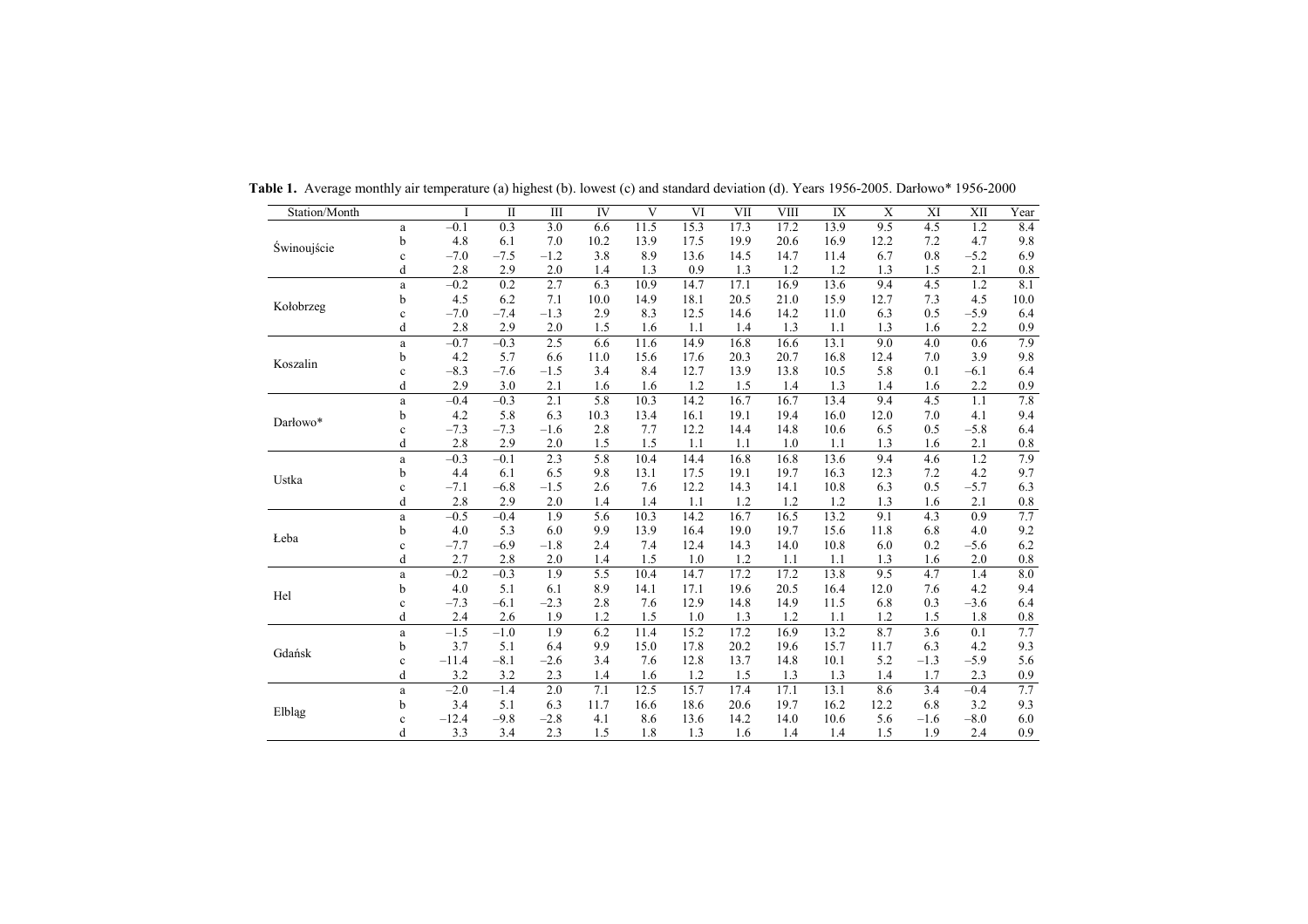| Station/Month |              |      | $\mathbf{I}$ | III  | IV   | V    | VI   | VII  | <b>VIII</b> | IX   | X    | XI   | XII  | Year   | XII-II | III-V | VI-VIII | IX-XI |
|---------------|--------------|------|--------------|------|------|------|------|------|-------------|------|------|------|------|--------|--------|-------|---------|-------|
|               | a            | 7.9  | 9.2          | 14.8 | 20.8 | 25.8 | 28.7 | 29.2 | 29.5        | 24.6 | 19.6 | 12.4 | 9.5  | 19.3   | 8.9    | 20.5  | 29.1    | 18.9  |
| Swinoujście   | b            | 14.0 | 17.0         | 24.0 | 29.0 | 32.7 | 35.3 | 36.1 | 37.0        | 30.0 | 25.0 | 19.0 | 15.0 | 37.0   | 17.0   | 32.7  | 37.0    | 30.0  |
|               | $\mathbf c$  | 1.0  | 1.0          | 6.7  | 12.3 | 19.0 | 23.6 | 23.3 | 22.4        | 19.0 | 13.0 | 8.0  | 3.0  | 1.0    | 1.0    | 6.7   | 22.4    | 8.0   |
|               | d            | 3.0  | 3.8          | 3.7  | 3.9  | 3.3  | 2.8  | 3.2  | 3.2         | 2.8  | 2.5  | 2.0  | 2.5  | 1.1    | 2.2    | 2.1   | 2.2     | 1.5   |
|               | a            | 7.7  | 8.8          | 14.5 | 20.5 | 26.1 | 28.2 | 29.5 | 29.0        | 24.5 | 19.9 | 12.6 | 9.3  | 19.2   | 8.6    | 20.4  | 28.9    | 19.0  |
| Kołobrzeg     | b            | 13.6 | 17.8         | 23.2 | 28.9 | 31.7 | 33.5 | 35.7 | 38.0        | 32.3 | 26.1 | 19.5 | 14.3 | 38.0   | 17.8   | 31.7  | 38.0    | 32.3  |
|               | $\mathbf c$  | 1.4  | 0.0          | 6.6  | 11.4 | 18.2 | 19.7 | 22.8 | 20.9        | 18.3 | 14.6 | 8.5  | 2.7  | 0.0    | 0.0    | 6.6   | 19.7    | 8.5   |
|               | d            | 3.0  | 3.7          | 3.8  | 4.2  | 3.3  | 3.2  | 3.3  | 3.2         | 3.2  | 2.6  | 2.1  | 2.7  | 1.0    | 2.2    | 2.1   | 2.2     | 1.5   |
|               | a            | 7.4  | 8.6          | 14.7 | 21.0 | 26.3 | 29.0 | 29.7 | 29.2        | 24.6 | 20.0 | 12.3 | 9.0  | 19.3   | 8.3    | 20.7  | 29.3    | 19.0  |
| Koszalin      | b            | 13.0 | 18.0         | 23.0 | 28.2 | 31.0 | 35.0 | 36.0 | 37.0        | 34.0 | 27.3 | 19.0 | 14.0 | 37.0   | 18.0   | 31.0  | 37.0    | 34.0  |
|               | $\mathbf c$  | 1.0  | 0.4          | 7.0  | 15.0 | 19.1 | 24.1 | 21.8 | 21.3        | 17.0 | 13.0 | 8.6  | 1.0  | 0.4    | 0.4    | 7.0   | 21.3    | 8.6   |
|               | d            | 3.1  | 3.8          | 3.9  | 3.6  | 2.9  | 2.5  | 3.2  | 3.1         | 3.2  | 2.7  | 2.1  | 2.8  | 1.0    | 2.3    | 1.9   | 1.8     | 1.5   |
|               | a            | 6.6  | 7.6          | 13.4 | 19.7 | 25.3 | 28.2 | 28.9 | 28.8        | 24.2 | 19.5 | 12.1 | 8.6  | 18.6   | 7.6    | 19.5  | 28.6    | 18.6  |
| Darłowo       | b            | 12.0 | 17.5         | 24.7 | 29.2 | 31.9 | 33.6 | 35.2 | 37.3        | 32.3 | 26.7 | 19.5 | 13.3 | 37.3   | 17.5   | 31.9  | 37.3    | 32.3  |
|               | $\mathbf c$  | 1.0  | $-0.4$       | 5.8  | 11.9 | 15.4 | 21.5 | 19.2 | 21.0        | 16.3 | 13.4 | 8.3  | 3.1  | $-0.4$ | $-0.4$ | 5.8   | 19.2    | 8.3   |
|               | d            | 2.8  | 3.8          | 4.1  | 4.3  | 3.7  | 3.0  | 3.4  | 3.3         | 3.0  | 2.7  | 2.3  | 2.2  | 1.0    | 2.2    | 2.3   | 2.0     | 1.6   |
|               | a            | 7.2  | 8.4          | 14.0 | 20.5 | 25.7 | 28.4 | 29.7 | 29.2        | 24.8 | 19.8 | 12.4 | 8.8  | 19.1   | 8.2    | 20.1  | 29.1    | 19.0  |
| Ustka         | b            | 14.0 | 18.0         | 22.0 | 29.4 | 32.0 | 34.8 | 34.8 | 38.0        | 33.0 | 28.0 | 20.0 | 13.0 | 38.0   | 18.0   | 32.0  | 38.0    | 33.0  |
|               | $\mathbf c$  | 2.0  | 0.0          | 6.0  | 11.3 | 17.0 | 20.0 | 22.0 | 22.1        | 17.0 | 14.0 | 8.0  | 3.0  | 0.0    | 0.0    | 6.0   | 20.0    | 8.0   |
|               | d            | 3.0  | 3.9          | 3.9  | 4.3  | 3.5  | 3.1  | 3.1  | 3.0         | 3.2  | 2.9  | 2.2  | 2.5  | 1.0    | 2.2    | 2.3   | 1.9     | 1.6   |
|               | a            | 6.7  | 7.6          | 13.2 | 20.2 | 25.4 | 28.2 | 29.2 | 28.3        | 24.3 | 19.4 | 12.2 | 8.3  | 18.6   | 7.5    | 19.6  | 28.6    | 18.6  |
|               | b            | 11.8 | 16.8         | 22.6 | 29.0 | 32.4 | 33.7 | 34.9 | 37.2        | 32.1 | 27.6 | 20.3 | 12.7 | 37.2   | 16.8   | 32.4  | 37.2    | 32.1  |
| Leba          | $\mathbf c$  | 1.6  | 0.5          | 4.4  | 12.0 | 16.5 | 21.1 | 21.2 | 21.4        | 15.6 | 14.0 | 8.3  | 3.1  | 0.5    | 0.5    | 4.4   | 21.1    | 8.3   |
|               | d            | 2.5  | 3.6          | 3.7  | 4.2  | 3.4  | 2.8  | 3.1  | 3.0         | 3.3  | 2.8  | 2.2  | 2.2  | 1.1    | 1.9    | 2.3   | 1.9     | 1.7   |
|               | a            | 6.1  | 6.2          | 11.7 | 17.6 | 22.8 | 26.1 | 27.7 | 27.2        | 22.9 | 17.7 | 11.3 | 8.0  | 17.1   | 6.8    | 17.4  | 26.9    | 17.3  |
| Hel           | b            | 10.4 | 12.9         | 20.5 | 26.2 | 28.0 | 31.2 | 35.0 | 31.8        | 27.3 | 23.2 | 15.9 | 11.1 | 35.0   | 15.9   | 28.0  | 35.0    | 27.3  |
|               | $\mathbf c$  | 1.6  | 0.2          | 4.1  | 12.1 | 17.0 | 21.5 | 22.0 | 22.9        | 17.9 | 13.8 | 7.6  | 2.8  | 0.2    | 0.2    | 4.1   | 21.5    | 7.6   |
|               | d            | 2.5  | 2.8          | 3.7  | 3.1  | 2.6  | 2.2  | 2.6  | 2.0         | 2.3  | 2.0  | 1.6  | 1.9  | 0.9    | 1.7    | 1.8   | 1.5     | 1.2   |
|               | a            | 6.8  | 7.7          | 14.3 | 20.6 | 25.7 | 28.5 | 29.6 | 29.5        | 24.8 | 19.9 | 12.1 | 8.6  | 19.0   | 7.7    | 20.2  | 29.2    | 18.9  |
| Gdańsk        | b            | 12.2 | 18.0         | 25.0 | 31.0 | 32.0 | 34.3 | 36.0 | 35.8        | 31.0 | 28.0 | 21.0 | 14.0 | 36.0   | 18.0   | 32.0  | 36.0    | 31.0  |
|               | $\mathbf c$  | 1.0  | 0.0          | 4.0  | 13.3 | 19.0 | 22.0 | 23.1 | 25.1        | 17.0 | 13.0 | 8.3  | 3.0  | 0.0    | 0.0    | 4.0   | 22.0    | 8.3   |
|               | d            | 3.0  | 4.0          | 4.4  | 3.7  | 2.9  | 2.6  | 3.0  | 2.6         | 3.0  | 2.8  | 2.2  | 2.7  | 1.2    | 2.3    | 2.3   | 1.8     | 1.5   |
|               | a            | 6.5  | 7.4          | 14.1 | 21.4 | 26.3 | 28.8 | 29.8 | 29.4        | 24.9 | 19.7 | 12.0 | 7.9  | 19.0   | 7.3    | 20.6  | 29.3    | 18.9  |
|               | b            | 12.0 | 18.0         | 22.0 | 29.0 | 32.0 | 33.1 | 37.0 | 36.0        | 30.0 | 27.0 | 18.0 | 13.0 | 37.0   | 18.0   | 32.0  | 37.0    | 30.0  |
| Elbląg        | $\mathbf{c}$ | 1.0  | $-1.0$       | 4.0  | 14.1 | 18.0 | 25.4 | 23.0 | 22.9        | 18.0 | 13.0 | 7.6  | 2.0  | $-1.0$ | $-1.0$ | 4.0   | 22.9    | 7.6   |
|               | d            | 2.8  | 3.7          | 4.4  | 3.4  | 2.7  | 2.0  | 2.8  | 2.6         | 2.7  | 2.7  | 2.1  | 2.7  | 1.0    | 2.2    | 2.0   | 1.7     | 1.4   |

Table 2. Daily maximum air temperature. average (a). highest (b). lowest (c) and standard deviation (d). Years 1956-2005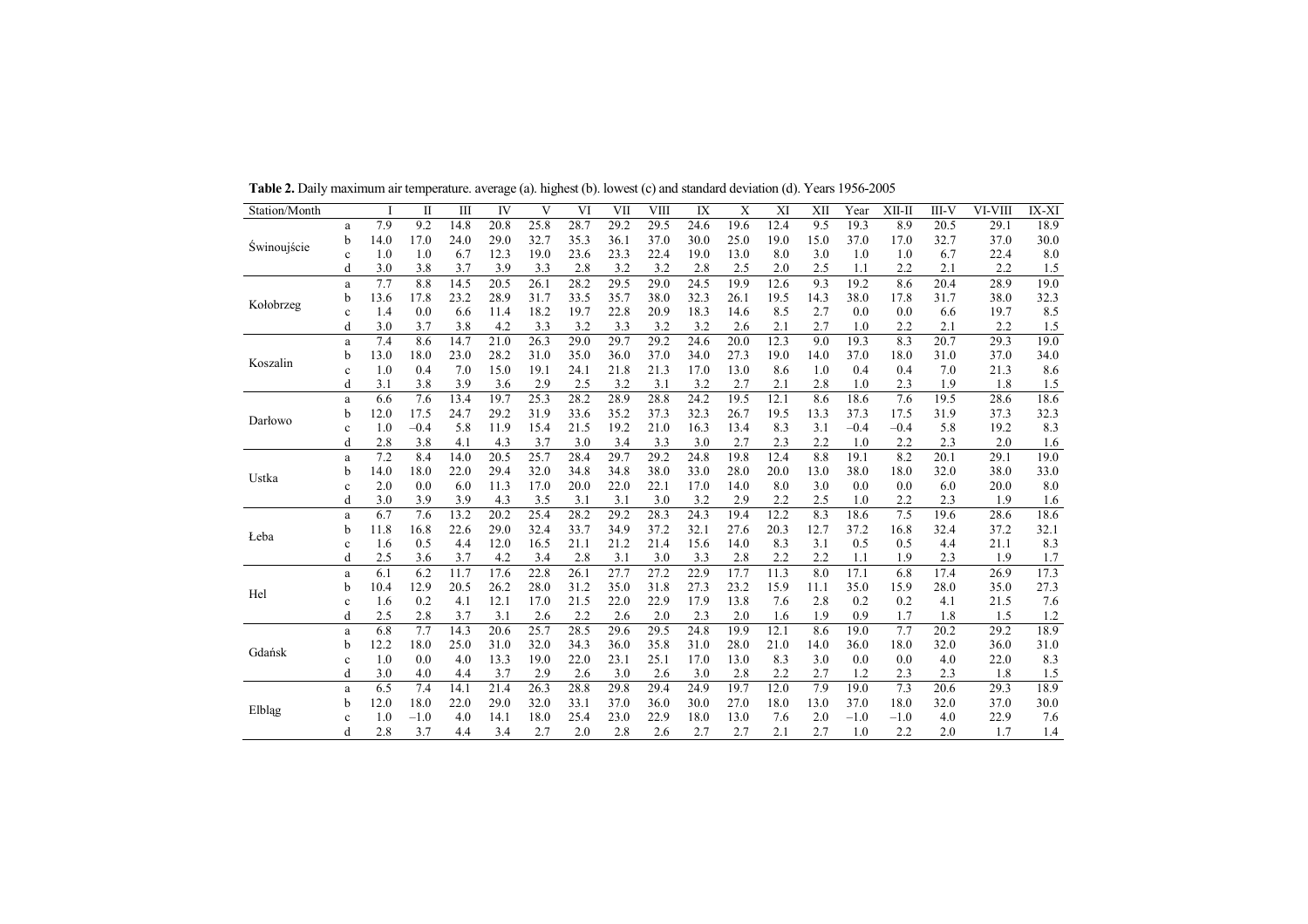| Station/Month |              |           | П        | $\mathbf{I}$ | IV        | V         | VI       | VII      | <b>VIII</b> | IX        | X        | XI       | XII      | Year      |
|---------------|--------------|-----------|----------|--------------|-----------|-----------|----------|----------|-------------|-----------|----------|----------|----------|-----------|
|               | a            | $0.332*$  | $0.279*$ | 0.252        | $0.319*$  | 0.318*    | 0.189    | 0.199    | $0.296*$    | $-0.166$  | $-0.061$ | $-0.211$ | 0.040    | $0.494**$ |
| Swinoujście   | b            | 0.07      | 0.07     | 0.06         | 0.1       | 0.07      | 0.04     | 0.04     | 0.06        | $-0.03$   | $-0.01$  | $-0.03$  | 0.01     | 0.04      |
|               | $\mathbf{c}$ | 3.4       | 3.6      | 3.2          | 5.0       | 3.6       | 1.8      | 2.2      | 3.3         | $-1.6$    | $-0.5$   | $-1.4$   | 0.3      | 1.9       |
|               | a            | $0.344*$  | 0.248    | 0.210        | $0.402**$ | 0.288*    | 0.223    | 0.130    | 0.287*      | $-0.131$  | $-0.074$ | $-0.145$ | 0.060    | $0.536**$ |
| Kołobrzeg     | b            | 0.07      | 0.06     | 0.05         | 0.1       | 0.06      | 0.05     | 0.03     | 0.06        | $-0.03$   | $-0.01$  | $-0.02$  | 0.01     | 0.04      |
|               | $\mathbf{c}$ | 3.5       | 3.1      | 2.7          | 5.8       | 3.3       | 2.4      | 1.4      | 3.2         | $-1.4$    | $-0.6$   | $-1.0$   | 0.5      | 1.9       |
|               | a            | $0.361**$ | 0.260    | 0.256        | $0.275*$  | 0.184     | 0.034    | $-0.025$ | $0.316*$    | $-0.209$  | $-0.035$ | $-0.093$ | 0.093    | $0.683**$ |
| Koszalin      | b            | 0.08      | 0.07     | 0.07         | 0.07      | 0.04      | 0.01     | 0.0      | 0.07        | $-0.04$   | $-0.01$  | $-0.01$  | 0.02     | 0.03      |
|               | $\mathbf c$  | 3.6       | 3.4      | 3.4          | 3.4       | 1.8       | 0.3      | 0.0      | 3.3         | $-2.3$    | $-0.3$   | $-0.7$   | 0.9      | 1.4       |
|               | a            | $0.332*$  | $0.302*$ | 0.167        | $0.444**$ | 0.184     | 0.137    | $-0.036$ | 0.209       | $-1.194$  | $-0.037$ | $-0.117$ | 0.221    | $0.470**$ |
| Darłowo       | b            | 0.07      | 0.09     | 0.05         | 0.14      | 0.05      | 0.03     | $-0.01$  | 0.05        | $-0.04$   | $-0.01$  | $-0.02$  | 0.04     | 0.04      |
|               | $\mathbf c$  | 3.6       | 4.4      | 2.6          | 7.2       | 2.6       | 1.6      | $-0.5$   | 2.6         | $-2.2$    | $-0.4$   | 1.0      | 1.8      | 1.9       |
|               | a            | $0.360**$ | 0.256    | 0.216        | $0.356*$  | 0.157     | 0.011    | $-0.051$ | 0.224       | $-0.188$  | $-0.013$ | $-0.129$ | 0.010    | $0.373**$ |
| Ustka         | b            | 0.07      | 0.07     | 0.06         | 0.1       | 0.04      | 0.0      | $-0.01$  | 0.05        | $-0.04$   | 0.0      | $-0.02$  | 0.0      | 0.03      |
|               | $\mathbf c$  | 3.7       | 3.4      | 2.8          | 5.2       | 1.9       | 0.0      | $-0.5$   | 2.3         | $-2.1$    | 0.0      | $-1.0$   | 0.0      | 1.3       |
|               | a            | $0.284*$  | 0.254    | 0.206        | 0.348*    | 0.205     | 0.034    | 0.013    | 0.111       | $-0.238$  | $-0.076$ | $-0.199$ | $-0.039$ | $0.279*$  |
| Leba          | b            | 0.05      | 0.06     | 0.05         | 0.1       | 0.05      | 0.001    | 0.0      | 0.02        | $-0.05$   | $-0.01$  | $-0.03$  | 0.0      | 0.02      |
|               | $\mathbf c$  | 2.5       | 3.2      | 2.6          | 5.0       | 2.4       | 0.3      | 0.0      | 1.1         | $-2.6$    | $-0.7$   | $-1.5$   | 0.0      | 1.0       |
|               | a            | $0.324*$  | 0.189    | 0.094        | 0.2730.   | $0.364**$ | 0.011    | $-0.045$ | $-0.017$    | $-0.222$  | $-0.111$ | $-0.113$ | 0.006    | 0.225     |
| Hel           | b            | 0.05      | 0.04     | 0.02         | 06        | 0.06      | 0.0      | $-0.01$  | 0.0         | $-0.03$   | $-0.01$  | $-0.01$  | 0.0      | 0.01      |
|               | $\mathbf c$  | 2.8       | 1.8      | 1.2          | 2.8       | 3.3       | 0.0      | $-0.4$   | 0.0         | $-1.7$    | $-0.7$   | $-0.6$   | 0.0      | 0.7       |
|               | a            | $0.279*$  | 0.088    | 0.237        | 0.182     | 0.190     | $-0.181$ | $-0.078$ | 0.071       | $-0.309*$ | $-0.045$ | $-0.212$ | $-0.070$ | 0.088     |
| Gdańsk        | b            | 0.06      | 0.02     | 0.07         | 0.05      | 0.04      | $-0.03$  | $-0.02$  | 0.01        | $-0.06$   | $-0.01$  | $-0.01$  | 0.0      | 0.01      |
|               | $\mathbf c$  | 2.9       | 1.2      | 3.6          | 2.3       | 1.9       | $-1.6$   | $-0.8$   | 0.6         | $-3.1$    | $-0.4$   | $-0.6$   | 0.0      | 0.3       |
|               | a            | $0.361**$ | 0.253    | 0.265        | 0.147     | 0.203     | 0.010    | 0.0400.  | $0.340*$    | $-0.144$  | 0.036    | $-0.036$ | 0.061    | $0.397**$ |
| Elbląg        | b            | 0.07      | 0.06     | 0.08         | 0.03      | 0.04      | 0.0      | 01       | 0.06        | $-0.03$   | 0.01     | $-0.005$ | 0.01     | 0.03      |
|               | $\mathbf c$  | 3.4       | 3.2      | 4.0          | 1.7       | 1.8       | 0.0      | 0.4      | 3.1         | $-1.3$    | 0.3      | $-0.2$   | 0.6      | 1.4       |
| Coast zone    | a            | $0.355*$  | 0.248    | 0.225        | $0.329*$  | 0.256     | 0.059    | 0.026    | 0.242       | $-0.203$  | $-0.05$  | $-0.151$ | 0.028    | $0.390**$ |
| (9 stations)  | b            | 0.6       | 0.06     | 0.06         | 0.08      | 0.05      | 0.01     | 0.005    | 0.04        | $-0.04$   | $-0.01$  | $-0.02$  | 0.004    | 0.03      |
|               | $\mathbf{c}$ | 3.3       | 3.0      | 2.9          | 4.1       | 2.5       | 0.5      | 0.25     | 2.1         | $-1.9$    | $-0.4$   | $-1.0$   | 0.2      | 1.3       |

Table 3. Correlation coefficients (a) and direction coefficients of linear trend <sup>o</sup>C/year (b) and <sup>o</sup>C/50 years (c) of daily maximum air temperature in 1956-2005

\*signifficant at  $\alpha_{0.05}$  and  $\alpha_{0.01}$ .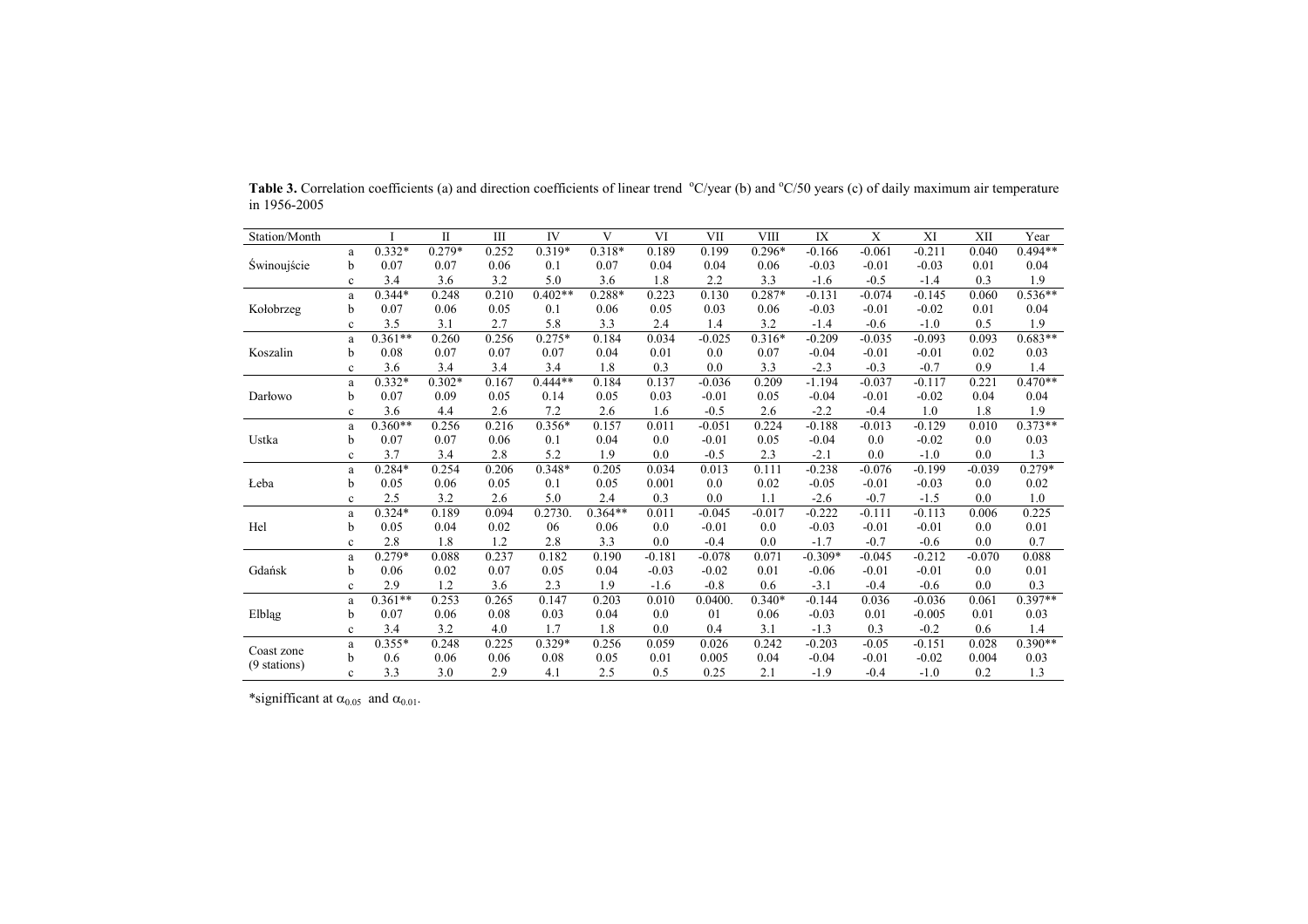| Station/Month | Decades | Ι       | $\mathbf{I}$ | Ш      | IV      | V       | VI      | VII    | <b>VIII</b> | IX      | X      | XI     | XII     |
|---------------|---------|---------|--------------|--------|---------|---------|---------|--------|-------------|---------|--------|--------|---------|
|               | 56-65   | $-0.5$  | $-0.9$       | $-1.4$ | $-1.5$  | $-1.9$  | $-0.3$  | 0.2    | $-1.5$      | 0.6     | 0.2    | $-0.1$ | $0.0\,$ |
|               | 66-75   | $-1.7$  | $-0.8$       | $-0.5$ | $-0.8$  | $-0.6$  | $-0.9$  | $-1.5$ | $-0.5$      | 1.0     | 0.1    | 1.4    | $-1.1$  |
| Świnoujście   | 76-85   | $-0.4$  | $-1.3$       | $-0.2$ | $-1.3$  | 0.9     | $-0.2$  | $-1.0$ | $-0.3$      | 0.4     | 0.4    | 0.3    | $0.8\,$ |
|               | 86-95   | 1.9     | 0.3          | 0.9    | 2.7     | $-0.3$  | 0.2     | 1.8    | $2.5\,$     | $-1.9$  | $-0.4$ | $-1.3$ | 0.9     |
|               | 96-05   | 0.9     | 2.7          | 1.1    | 0.8     | $2.0\,$ | 1.2     | 0.5    | $-0.2$      | $-0.1$  | $-0.2$ | $-0.1$ | $-0.5$  |
|               | 56-65   | $-0.8$  | $-1.0$       | $-1.9$ | $-1.8$  | $-2.1$  | $-0.6$  | 0.0    | $-1.3$      | 0.4     | $-0.2$ | $-0.3$ | 0.1     |
|               | 66-75   | $-1.4$  | $-0.4$       | $-0.3$ | $-1.3$  | $-0.4$  | $-2.0$  | $-1.0$ | $-1.5$      | 1.3     | 0.1    | 0.9    | $-1.5$  |
| Kołobrzeg     | 76-85   | $-0.7$  | $-1.2$       | 0.7    | $-1.2$  | 1.6     | 0.7     | $-0.7$ | 0.6         | 0.5     | 1.2    | 0.9    | $0.7\,$ |
|               | 86-95   | $2.0\,$ | 0.3          | 1.5    | 2.7     | $-0.7$  | $0.8\,$ | 2.1    | 2.8         | $-2.2$  | $-0.5$ | $-1.3$ | $1.0\,$ |
|               | 96-05   | $0.8\,$ | 2.3          | 0.0    | 1.6     | 1.7     | $1.1\,$ | $-0.3$ | $-0.6$      | 0.0     | $-0.5$ | $-0.2$ | $-0.3$  |
|               | 56-65   | $-0.8$  | $-1.1$       | $-2.2$ | $-0.8$  | $-1.5$  | $-0.2$  | 0.2    | $-2.3$      | 0.9     | $-0.3$ | $-0.3$ | $0.0\,$ |
|               | 66-75   | $-1.7$  | $-0.4$       | 0.5    | $-0.8$  | $-0.1$  | 0.2     | 0.2    | 0.2         | 1.3     | $-0.1$ | 0.7    | $-1.5$  |
| Koszalin      | 76-85   | $-0.8$  | $-1.1$       | $-0.2$ | $-1.4$  | 1.5     | $-0.3$  | $-0.8$ | 0.1         | 0.4     | 1.0    | 0.6    | $0.6\,$ |
|               | 86-95   | 2.4     | 0.2          | 1.2    | 1.9     | $-0.8$  | $-0.3$  | 1.2    | 2.6         | $-2.3$  | $-0.1$ | $-0.9$ | $1.2\,$ |
|               | 96-05   | $0.8\,$ | 2.4          | 0.7    | $1.0\,$ | 0.9     | 0.6     | $-0.8$ | $-0.6$      | $-0.4$  | $-0.6$ | 0.0    | $-0.4$  |
|               | 56-65   | $-0.9$  | $-1.2$       | $-2.1$ | $-1.3$  | $-1.8$  | 0.8     | 0.3    | $-1.4$      | 1.0     | $-0.6$ | $-0.3$ | 0.4     |
|               | 66-75   | $-1.3$  | 0.0          | $-0.2$ | $-1.4$  | $-0.1$  | $-1.7$  | 0.7    | 0.2         | 1.5     | 0.5    | 1.0    | $-1.2$  |
| Ustka         | 76-85   | $-0.7$  | $-1.6$       | 0.6    | $-1.5$  | 1.8     | $0.1\,$ | $-1.3$ | $-0.1$      | $-0.1$  | 0.7    | 0.5    | 0.4     |
|               | 86-95   | 1.9     | 0.4          | 2.1    | 2.6     | $-0.8$  | 0.0     | 0.9    | 1.4         | $-2.6$  | $-0.2$ | $-1.3$ | 1.1     |
|               | 96-05   | $1.0$   | 2.5          | $-0.3$ | 1.6     | $0.8\,$ | 0.7     | $-0.6$ | $-0.1$      | 0.2     | $-0.5$ | 0.0    | $-0.5$  |
|               | 56-65   | $-0.4$  | $-1.0$       | $-2.2$ | $-1.2$  | $-1.6$  | 0.7     | $-0.1$ | $-0.7$      | $1.2\,$ | $-0.2$ | 0.1    | $0.6\,$ |
|               | 66-75   | $-1.0$  | 0.0          | 0.2    | $-1.2$  | $-0.4$  | $-1.4$  | 0.8    | 0.1         | 1.6     | 0.5    | 1.2    | $-1.2$  |
| Leba          | 76-85   | $-1.0$  | $-1.9$       | 0.4    | $-1.6$  | 1.6     | $-0.2$  | $-1.3$ | $-0.2$      | $-0.1$  | 0.8    | 0.2    | $0.2\,$ |
|               | 86-95   | 1.6     | 0.4          | 1.6    | 2.2     | $-0.6$  | 0.1     | 1.0    | 1.5         | $-2.7$  | $-0.5$ | $-1.6$ | $0.8\,$ |
|               | 96-05   | 0.6     | 2.4          | $-0.1$ | 1.8     | 1.0     | 0.8     | $-0.3$ | $-0.7$      | 0.0     | $-0.5$ | 0.2    | $-0.5$  |

Table 4. Deviation of daily maximum air temperature from the average value in successive 10-year periods (1956-2005)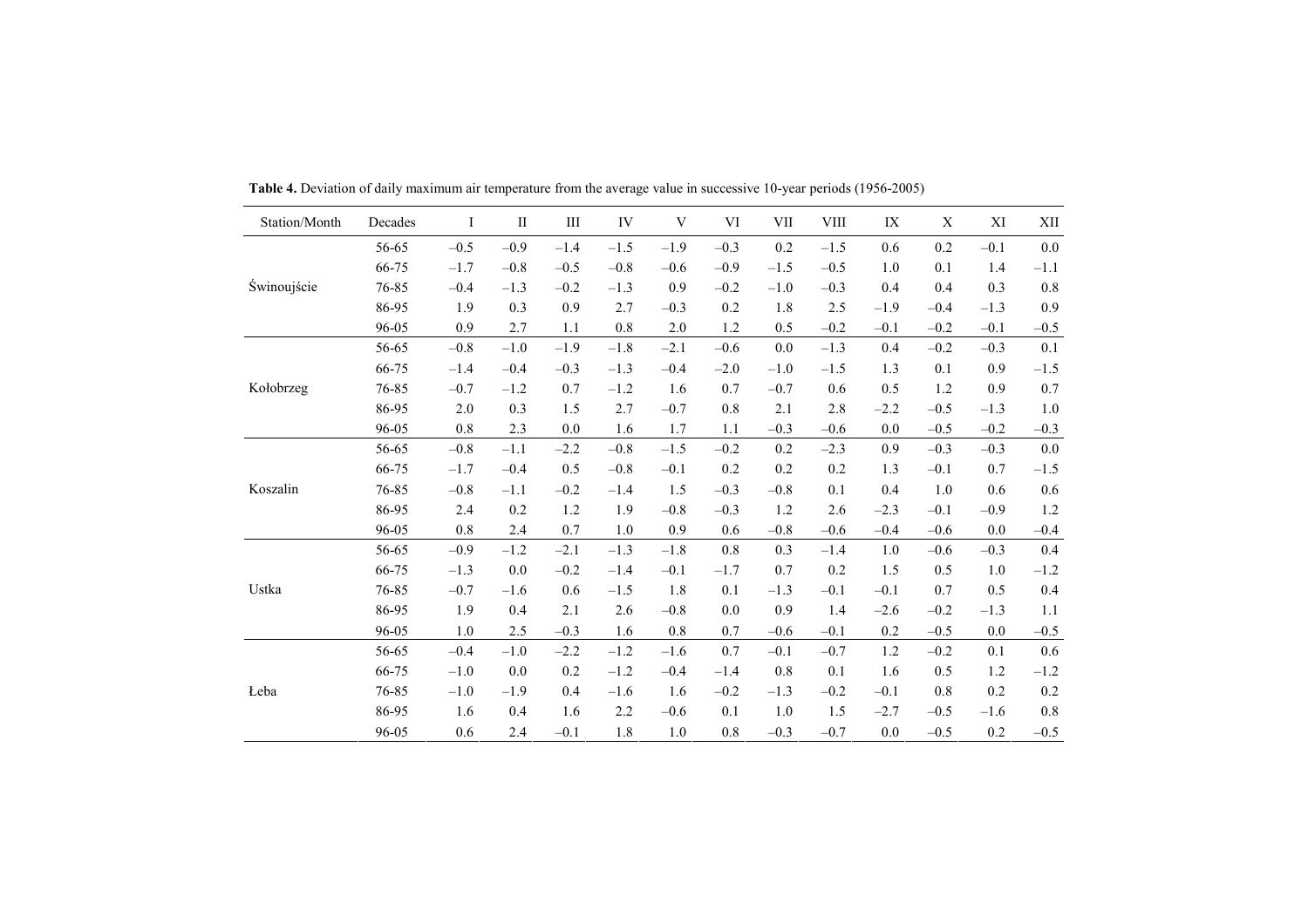|        | 56-65 | $-0.5$ | $-0.4$ | $-2.4$ | $-0.4$ | $-1.6$ | 0.2    | 0.4    | 0.1    | 0.9    | $-0.1$  | $-0.3$ | 0.2    |
|--------|-------|--------|--------|--------|--------|--------|--------|--------|--------|--------|---------|--------|--------|
|        | 66-75 | $-1.2$ | $-0.2$ | 1.0    | $-0.8$ | $-0.6$ | $-0.3$ | $-0.1$ | 0.4    | 1.0    | 0.2     | 0.9    | $-1.1$ |
| Hel    | 76-85 | $-0.6$ | $-1.1$ | 0.3    | $-1.9$ | 0.4    | 0.2    | $-0.8$ | $-0.8$ | $-0.4$ | $0.8\,$ | 0.3    | 0.6    |
|        | 86-95 | 1.7    | 0.4    | 1.3    | 1.8    | 0.5    | $-0.4$ | 1.3    | 0.9    | $-1.7$ | $-0.2$  | $-1.0$ | 0.8    |
|        | 96-05 | 0.6    | 1.3    | $-0.2$ | 1.3    | 1.2    | 0.3    | $-0.9$ | $-0.7$ | 0.3    | $-0.7$  | 0.1    | $-0.6$ |
|        | 56-65 | $-0.3$ | 0.0    | $-2.9$ | $-0.4$ | $-1.7$ | 1.2    | 0.7    | $-0.2$ | 1.4    | 0.0     | $-0.2$ | 0.7    |
|        | 66-75 | $-1.2$ | 0.5    | 1.1    | $-0.3$ | 0.5    | 0.1    | 0.3    | 0.2    | 1.7    | 0.0     | 1.5    | $-1.1$ |
| Gdańsk | 76-85 | $-1.3$ | $-2.5$ | $-0.5$ | $-1.9$ | 0.4    | $-0.9$ | $-1.5$ | $-1.2$ | $-0.5$ | 0.1     | 0.1    | 0.4    |
|        | 86-95 | 2.2    | 0.3    | 1.9    | 1.8    | $-0.1$ | $-0.7$ | 1.4    | 2.2    | $-2.2$ | $-0.3$  | $-1.1$ | 1.1    |
|        | 96-05 | 0.7    | 1.6    | 0.5    | 0.8    | 0.8    | 0.3    | $-0.9$ | $-1.0$ | $-0.4$ | 0.1     | $-0.3$ | $-1.0$ |
|        | 56-65 | $-0.9$ | $-1.3$ | $-2.9$ | 0.2    | $-1.7$ | 0.3    | 0.5    | $-1.3$ | 0.6    | $-0.2$  | $-0.5$ | $-0.1$ |
|        | 66-75 | $-1.5$ | $-0.2$ | 0.3    | $-0.8$ | 0.0    | $-0.2$ | $-0.1$ | $-0.3$ | 1.0    | $-0.5$  | 0.8    | $-1.4$ |
| Elbląg | 76-85 | $-0.6$ | $-1.2$ | 0.6    | $-1.8$ | 1.6    | $-0.3$ | $-1.8$ | $-0.8$ | 0.0    | 0.9     | 0.7    | 0.8    |
|        | 86-95 | 2.4    | 1.0    | 1.4    | 1.6    | $-0.5$ | $-0.6$ | 1.4    | 2.2    | $-1.6$ | $0.0\,$ | $-1.4$ | 1.3    |
|        | 96-05 | 0.5    | 1.7    | 0.7    | 0.9    | 0.5    | 0.8    | $-0.2$ | 0.1    | 0.0    | $-0.1$  | 0.5    | $-0.6$ |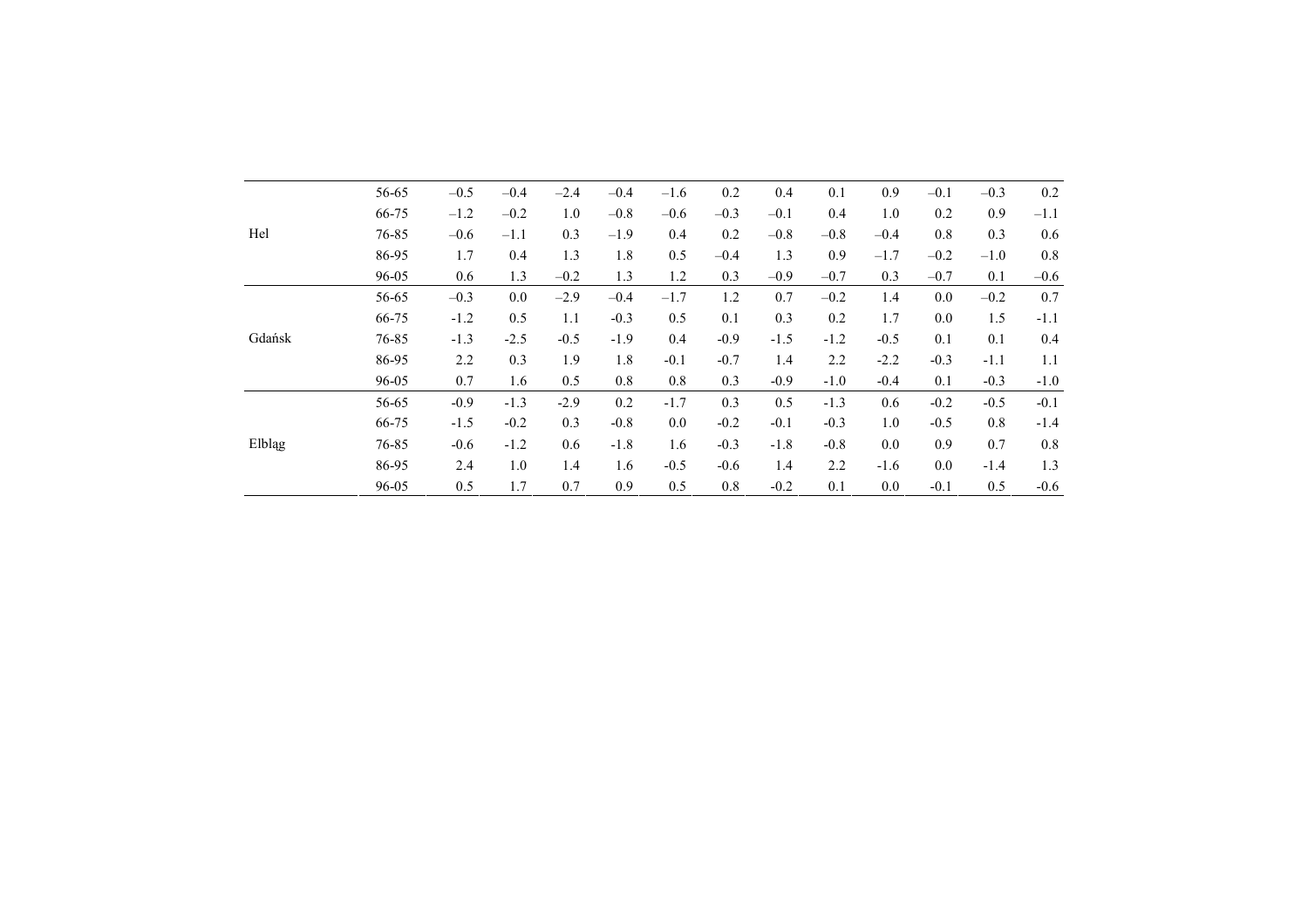At most of the investigated stations during the years 1956 -2005 there was a positive trend of daily maximum air temperature from December to June and in August, including a significant and highly significant one in January, April and August, and a negative insignificant one in July and from September to November (Tab. 3). A growing trend of maximum temperature in February, March and May turned out to be significant for most of the stations at the level of  $\alpha = 0.1$ , and at a few stations also at the level of  $\alpha = 0.05$ . The trend of changes in the daily maximum air temperature calculated for 4 seasons of the year and 9 stations along the coast turned out to be increasing highly significantly in spring and significantly in winter, whereas in summer a slight positive trend could be noticed and a negative one in autumn (Fig.2). Such a large increase in this temperature in spring is determined, among other things, by progressing increase in the number of sunny hours, particularly in May (Koźmiński, Michalska 2006), while in winter it is related to an increase in the cyclone activity and an inflow of oceanic masses from the north west and the west (Girjatowicz 2007, Marsz 2001). The progressing increase in the maximum air temperature in the region of Bydgoszcz was also indicated by  $\overline{Z}$ arski *et al.* (2007), a particularly significant one during the warm half of the year  $(0.56\textdegree C/10 \text{ lat})$ , and a lower one during the cold half of the year  $(0.24\textdegree C/10 \textdegree \text{years})$ . Similar results of studies obtained by Cebulak and Limanówka (2007) confirm a growing trend of maximum temperature in 1951-2005, in a considerable area of the country, including also the number of very hot days with  $35^{\circ}$ C.

 Interesting are estimates of the changes in the daily maximum temperature during the whole period of 50 years. The largest growth in this temperature occurs in April, when it amounts to  $4.1^{\circ}C/50$  years for the whole coast, reaching the highest values in Darłowo (7.2 $^{\circ}$ C) and in Kołobrzeg (5.8 $^{\circ}$ C). Also the results of studies by  $\overline{Z}$ arski *et al.* (2007) show that out of the considered months, the largest increase in the maximum air temperature was in the region of Bydgoszcz in April  $-0.91^{\circ}$ C/10 years. Another month with a large increase in the maximum temperature in the coastal zone is January – from  $2.5^{\circ}$  in Łeba to  $3.7^{\circ}$ C in Ustka, at average for the whole coast at  $3.3^{\circ}$ C per 50 years. The further along the coast eastwards, the lower the average annual gain of the daily maximum air temperature which, during the studied period of 50 years, ranged from  $0.7^{\circ}$ C in Hel to  $1.9^{\circ}$ C in Świnoujście, showing a more distinct warming of the western part of the coast.

 Figure 3 illustrates the frequency of occurrence of the daily maximum air temperature during a year (worked out on the basis of data from the stations in Swinoujście, Ustka and Elbląg) in adopted temperature intervals of every  $5^{\circ}$ C in two periods: 1956-1980 and 1981-2005. Two maxima of the frequency of occurrence of this temperature are marked, one within the interval of  $5^{\circ}$ -10 $^{\circ}$ C and another, more distinct, in the interval of  $25{\text -}30^{\circ}\text{C}$ . The course of frequency of the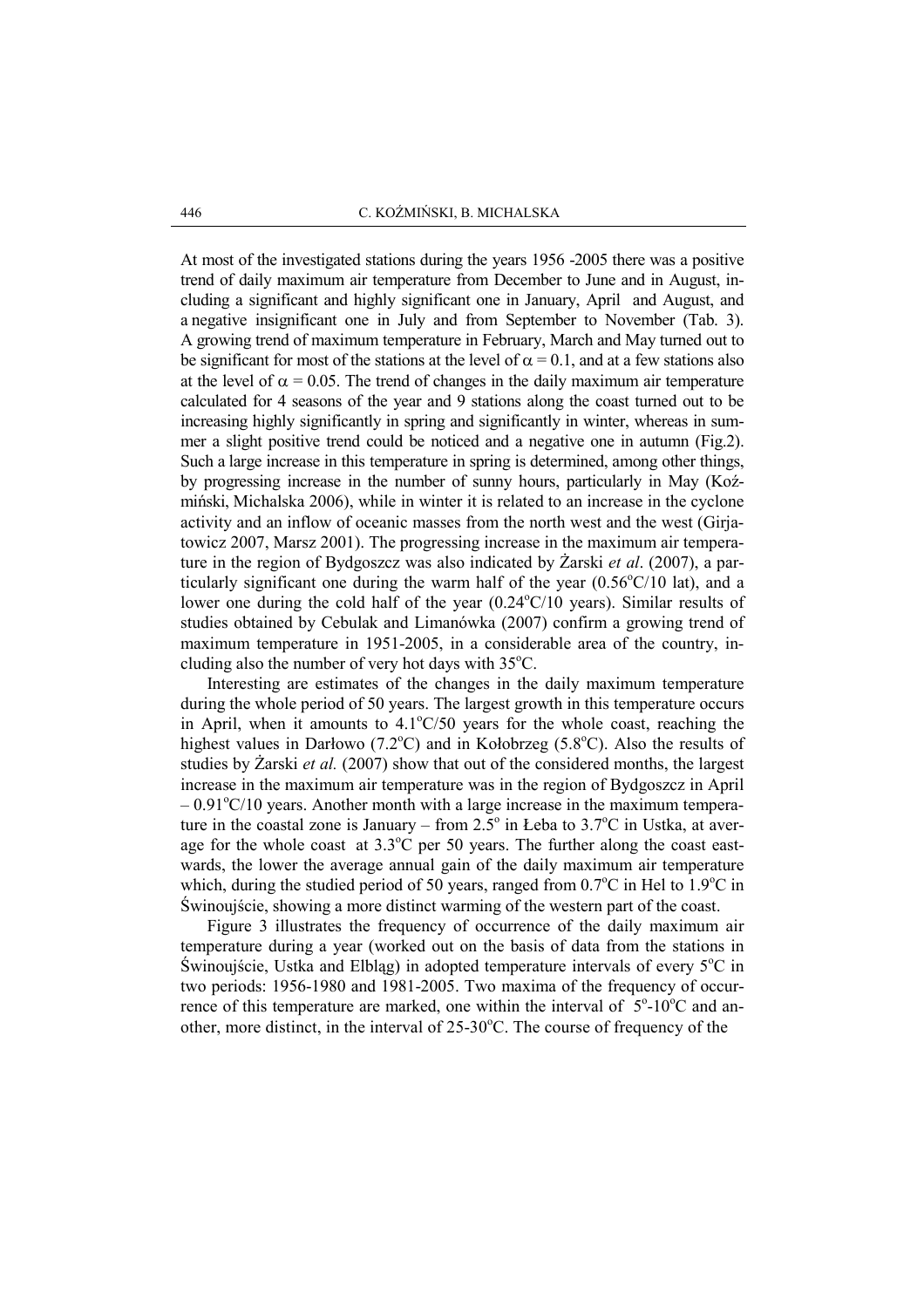

Fig. 2. Course of daily maximum air temperature and the trend according to seasons and year in 1956-2005. Averaged values from 9 stations on the coast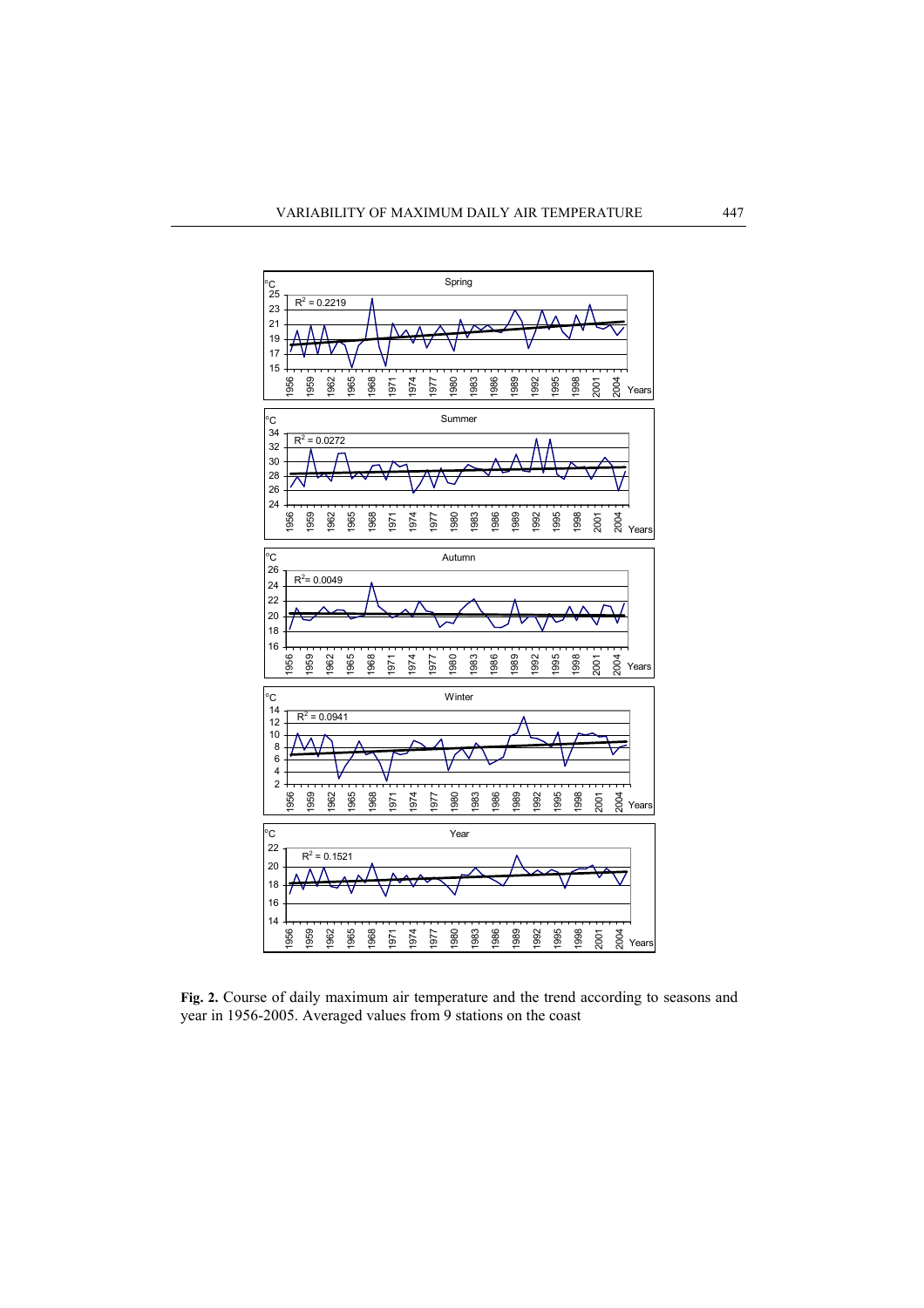

Fig. 3. Frequency of occurrence of daily maximum air temperature (stations in Świnoujście, Ustka, Elbląg) during a year according to accepted 5 step intervals in period 1956-1980 (a) and 1981-2005 (b)

maximum temperature during the two periods shows a clear displacement towards a higher temperature of the curve for the period of 1981-2005, particularly within the temperature of  $10-15^{\circ}$ C, as compared to 1956-1980. The average daily maximum air temperature calculated for the 3 mentioned above stations in 1956-1980 amounted to 18.6<sup>o</sup>C, whereas in 1981-2005 it was 1.0<sup>o</sup>C higher (19.6<sup>o</sup>C), at a lower standard deviation amounting to 8.89 and 8.74, respectively. Out of the 5 discussed 10-year periods during 1956-2005, the period of 1986-1995 was characterised by the highest maximum temperature in most of the months, and the period of 1966-1975 by the lowest. Whereas in autumn, to the contrary - the lowest values of the maximum temperature occurred in the 1986-1995 period of the analysed 50 years, and the highest in 1966-1975 (Tab. 4 and Fig. 4).

 The time and spatial differentiation of the values of 5% quantiles (extremely low) and 95% ones (extremely high) of the daily maximum air temperature on the coast is illustrated in Table 5. The values of the 5% quantile vary during a year from 1.1°C in February at the station in Gdańsk to 25.5°C in Elbląg in June. The coldest month in respect of the occurrence of extremely low temperature is February, when the spatial differentiation on the coast amounts to  $1.8^{\circ}$ C, rising westwards from 1.1<sup>o</sup>C in Gdańsk to 2.9<sup>o</sup>C in Świnoujście. Whereas in summer, extremely low temperature (5% quantile) occurs, depending on the station, in July or August, taking on the values that range from  $23.4^{\circ}$ C in Hel to  $25.2^{\circ}$ C in Elblag.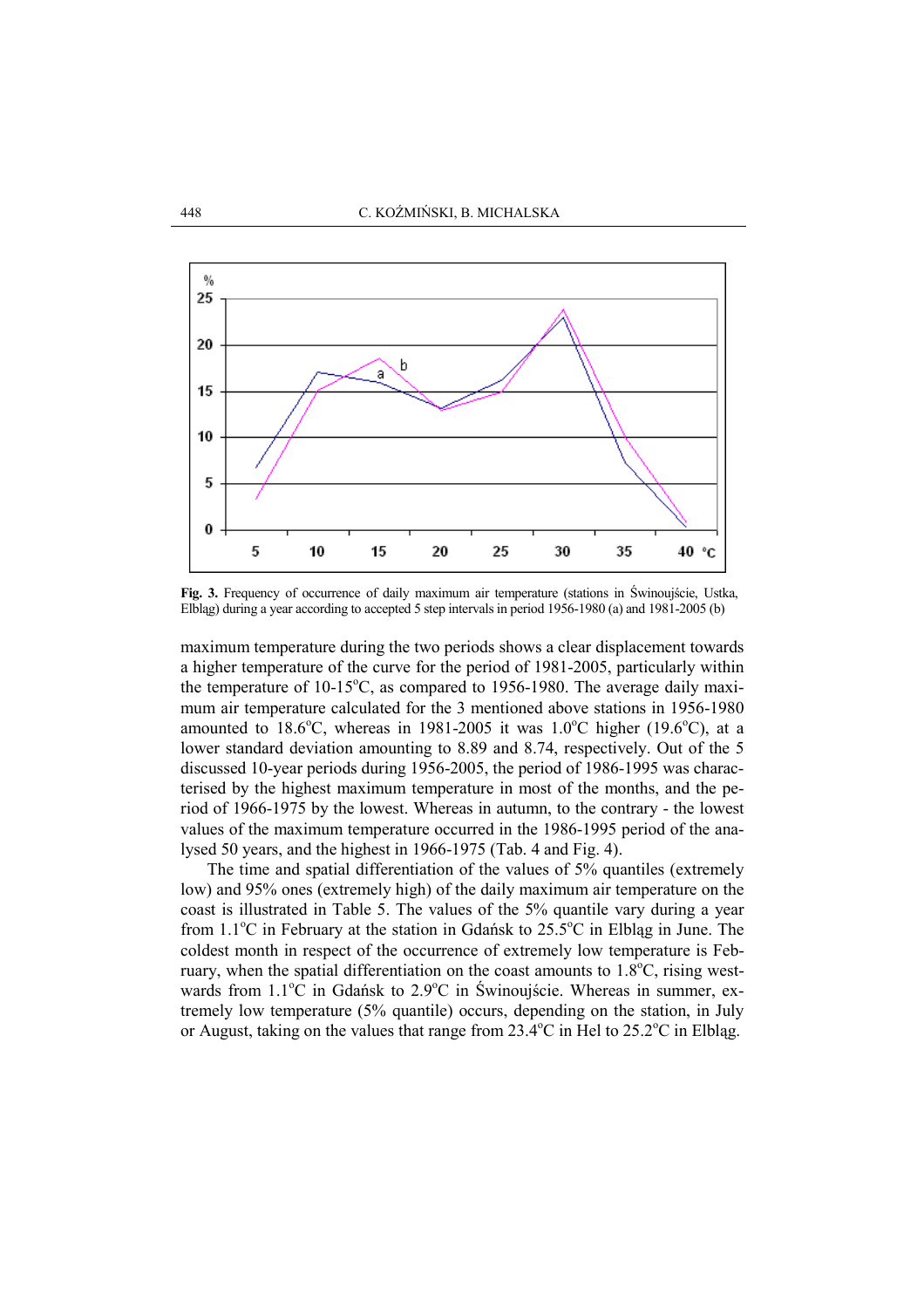

Fig. 4. Deviation of maximum air temperature (average from 8 stations) according to seasons of the year successive 10 years periods in comparison with average temperature (1956-2005)

During a year, the highest values of the 95% quantile occur in July, varying from  $32.0^\circ$  in Hel to  $34.8^\circ$  in Ustka, and even to  $35.0^\circ$ C in Koszalin. Slightly lower values can occur in August – from  $30.5^{\circ}$  in Hel to  $34.8^{\circ}$ C in Świnoujście, and at the same time they do not show any distinct spatial direction of changes in the values of daily maximum air temperature (Tab. 5).

 In Figure 5, differentiation of the daily maximum air temperature is shown for the Kołobrzeg station in individual years of the 1956-2005 period according to the accepted 11 quantile intervals. The occurrence of months with higher values of maximum air temperature than the average is observed in winter and spring months, particularly from 1988 onwards. At the same time, the contrast of temperature between adjoining months and years increases. Noteworthy is the fact that in the 90s, in autumn, the maximum air temperature took on values remarkably lower than the multi-annual average, which was confirmed by negative values of correlation coefficients (r) of this temperature from September to November (Tab. 3).

 In the characteristics of variability of the daily maximum air temperature, its dependence on the monthly average temperature was also taken into consideration. The values of coefficients of correlation between the mentioned temperatures of 1956-2005 included in Table 6 are highly significant, particularly from December to March, showing the closest relationship in January at the correlation coefficient ranging from 0.787 in Elbląg to 0.831 in Hel and 0.832 in Gdańsk (Fig. 6). A smaller relationship occurs in July – from 0.585 in Darłowo to 0.708 in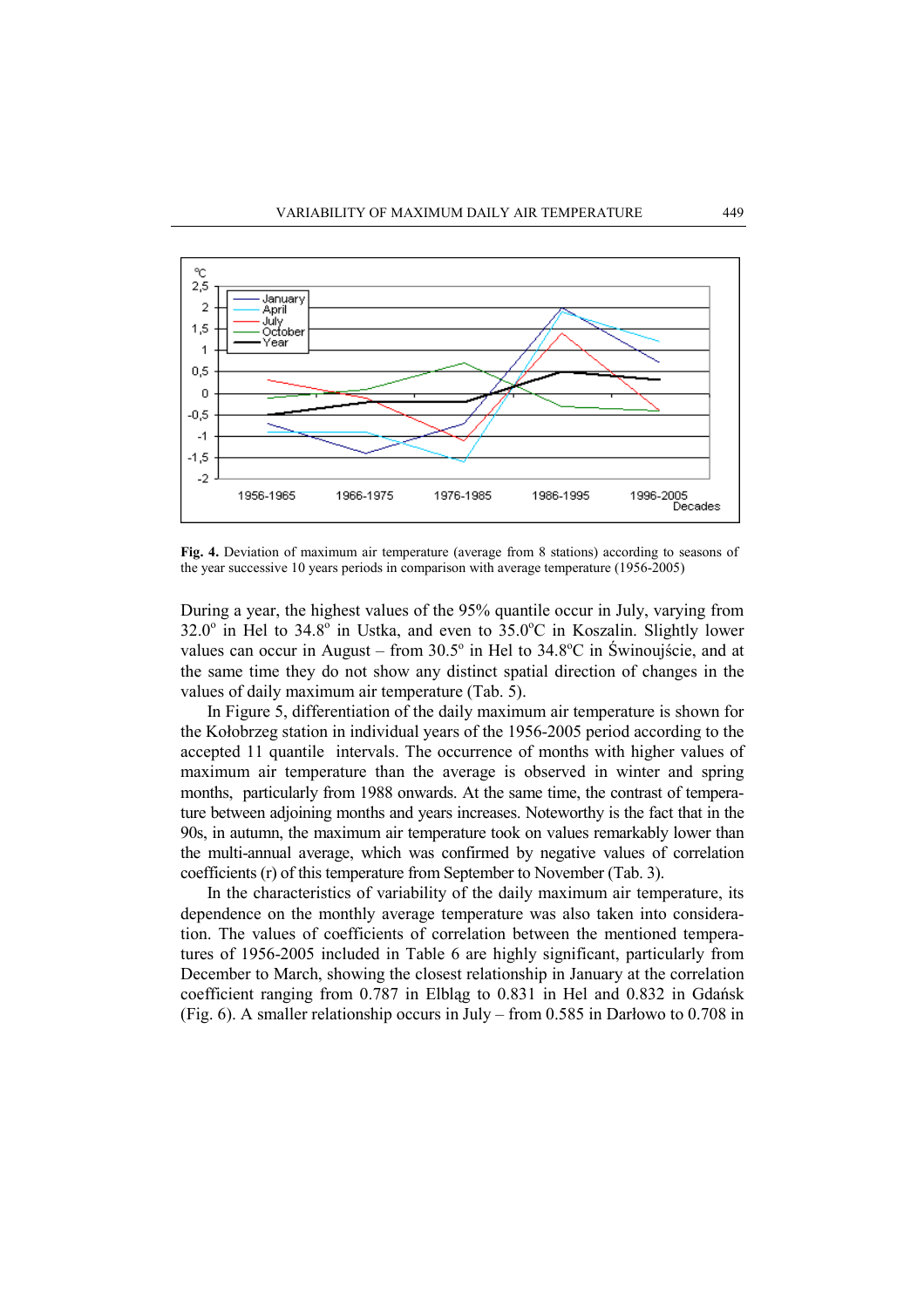## Kołobrzeg

| lata | $\overline{1}$ | $\mathbf{II}$ | Ш | IV | $\vee$ | VI | VII | VIII | IX | X | XI | XII |                  |                |
|------|----------------|---------------|---|----|--------|----|-----|------|----|---|----|-----|------------------|----------------|
| 1956 |                |               |   |    |        |    |     |      |    |   |    |     |                  |                |
| 1957 |                |               |   |    |        |    |     |      |    |   |    |     |                  |                |
| 1958 |                |               |   |    |        |    |     |      |    |   |    |     |                  |                |
| 1959 |                |               |   |    |        |    |     |      |    |   |    |     |                  |                |
| 1960 |                |               |   |    |        |    |     |      |    |   |    |     |                  |                |
| 1961 |                |               |   |    |        |    |     |      |    |   |    |     |                  |                |
| 1962 |                |               |   |    |        |    |     |      |    |   |    |     |                  |                |
| 1963 |                |               |   |    |        |    |     |      |    |   |    |     |                  |                |
| 1964 |                |               |   |    |        |    |     |      |    |   |    |     |                  |                |
| 1965 |                |               |   |    |        |    |     |      |    |   |    |     |                  |                |
| 1966 |                |               |   |    |        |    |     |      |    |   |    |     |                  |                |
| 1967 |                |               |   |    |        |    |     |      |    |   |    |     |                  |                |
| 1968 |                |               |   |    |        |    |     |      |    |   |    |     |                  |                |
| 1969 |                |               |   |    |        |    |     |      |    |   |    |     |                  |                |
| 1970 |                |               |   |    |        |    |     |      |    |   |    |     |                  |                |
| 1971 |                |               |   |    |        |    |     |      |    |   |    |     |                  |                |
| 1972 |                |               |   |    |        |    |     |      |    |   |    |     |                  |                |
| 1973 |                |               |   |    |        |    |     |      |    |   |    |     |                  |                |
| 1974 |                |               |   |    |        |    |     |      |    |   |    |     | classes          |                |
| 1975 |                |               |   |    |        |    |     |      |    |   |    |     | 11               | extremaly high |
| 1976 |                |               |   |    |        |    |     |      |    |   |    |     | $10\,$           | anomaly high   |
| 1977 |                |               |   |    |        |    |     |      |    |   |    |     | $\boldsymbol{9}$ | very high      |
| 1978 |                |               |   |    |        |    |     |      |    |   |    |     | $\bf 8$          | high           |
| 1979 |                |               |   |    |        |    |     |      |    |   |    |     | $\overline{7}$   | slightly high  |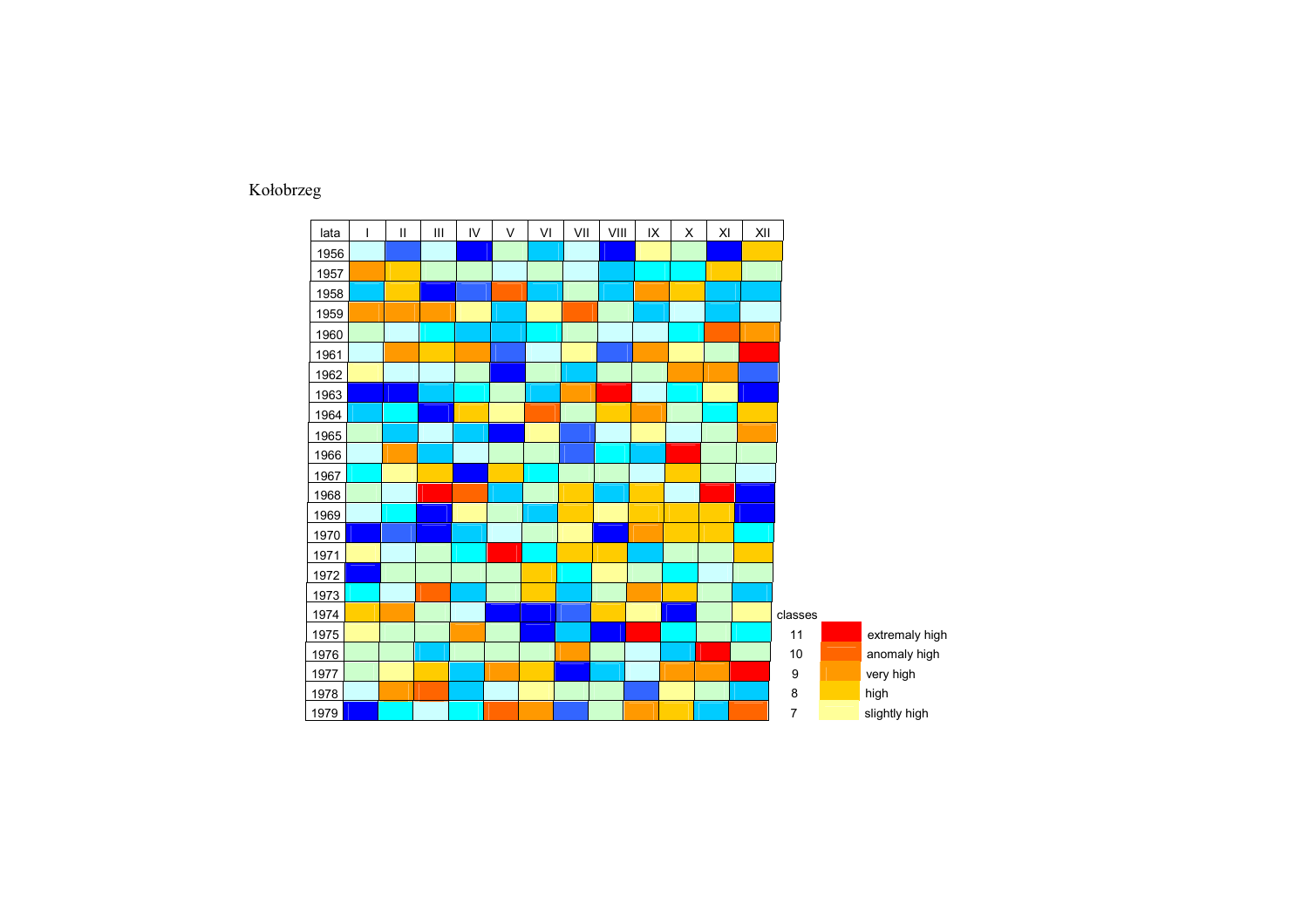

Fig. 5. Classification of daily maximum air temperature according to quantile intervals. Years 1956-2005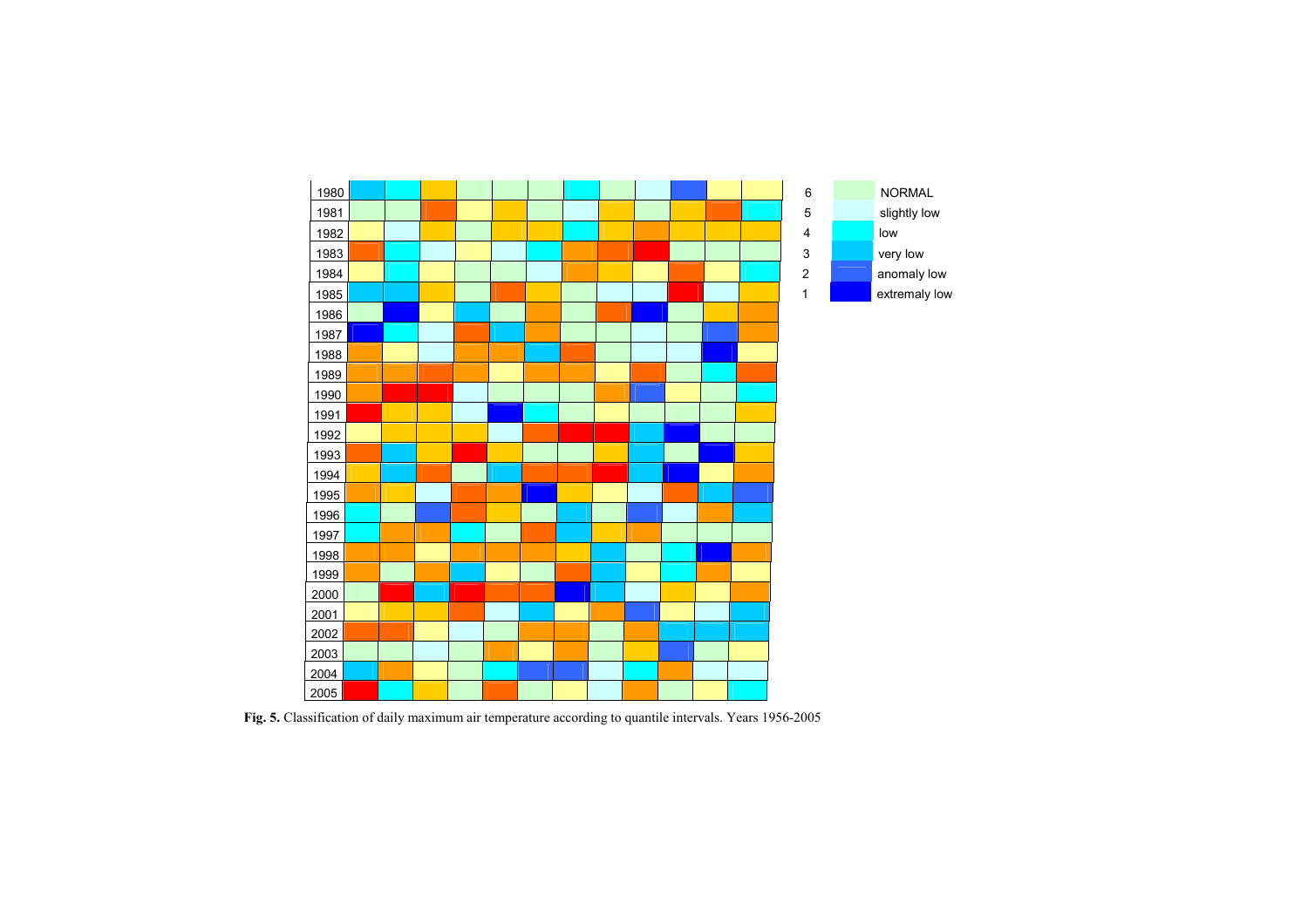| Station/Month | $\frac{0}{0}$ |      | П    | Ш    | IV   | V    | VI   | VII  | VIII | IX   | X    | XI   | XII  | Year |
|---------------|---------------|------|------|------|------|------|------|------|------|------|------|------|------|------|
| Świnoujście   | 95            | 12.8 | 15.5 | 20.9 | 27.2 | 31.2 | 33.3 | 34.5 | 34.8 | 29.2 | 23.7 | 15.7 | 13.6 | 21.1 |
|               | 5             | 3.0  | 2.9  | 8.7  | 14.4 | 20.4 | 24.1 | 23.9 | 24.2 | 20.0 | 15.5 | 9.1  | 5.4  | 17.5 |
| Kołobrzeg     | 95            | 12.6 | 14.9 | 20.8 | 27.4 | 31.5 | 33.5 | 34.9 | 34.3 | 29.8 | 24.2 | 16.1 | 13.7 | 20.8 |
|               | 5             | 2.8  | 2.7  | 8.2  | 13.6 | 20.7 | 22.9 | 24.1 | 23.7 | 19.2 | 15.6 | 9.1  | 4.9  | 17.6 |
| Koszalin      | 95            | 12.5 | 14.9 | 21.1 | 26.9 | 31.1 | 33.1 | 35.0 | 34.3 | 29.9 | 24.4 | 15.8 | 13.6 | 20.9 |
|               | 5             | 2.3  | 2.3  | 8.3  | 15.1 | 21.5 | 24.9 | 24.4 | 24.1 | 19.3 | 15.6 | 8.8  | 4.4  | 17.7 |
| Ustka         | 95            | 12.1 | 14.8 | 20.4 | 27.6 | 31.5 | 33.5 | 34.8 | 34.1 | 30.1 | 24.6 | 16.0 | 12.9 | 20.7 |
|               | 5             | 2.3  | 2.0  | 7.6  | 13.4 | 19.9 | 23.3 | 24.6 | 24.3 | 19.5 | 15.0 | 8.8  | 4.7  | 17.5 |
| Łeba          | 95            | 10.8 | 13.5 | 19.3 | 27.1 | 31.0 | 32.8 | 34.3 | 33.2 | 29.7 | 24.0 | 15.8 | 11.9 | 20.4 |
|               | 5             | 2.6  | 1.7  | 7.1  | 13.3 | 19.8 | 23.6 | 24.1 | 23.4 | 18.9 | 14.8 | 8.6  | 4.7  | 16.8 |
| Hel           | 95            | 10.2 | 10.8 | 18.1 | 22.7 | 22.1 | 30.3 | 32.0 | 30.5 | 26.7 | 21.0 | 13.9 | 11.1 | 18.6 |
|               | 5             | 2.0  | 1.6  | 4.9  | 12.5 | 18.5 | 21.5 | 23.4 | 23.9 | 19.1 | 14.4 | 8.7  | 4.9  | 15.6 |
| Gdańsk        | 95            | 11.7 | 14.3 | 21.5 | 26.7 | 30.5 | 32.8 | 34.5 | 33.8 | 29.7 | 24.5 | 15.7 | 13.0 | 21.0 |
|               | 5             | 1.9  | 1.1  | 7.1  | 14.5 | 20.9 | 24.2 | 24.7 | 25.2 | 19.9 | 15.3 | 8.5  | 4.2  | 17.0 |
| Elbląg        | 95            | 11.1 | 13.5 | 21.3 | 27.0 | 30.7 | 32.1 | 34.4 | 33.7 | 29.3 | 24.1 | 15.5 | 12.3 | 20.6 |
|               | 5             | 1.9  | 1.3  | 6.9  | 15.8 | 21.9 | 25.5 | 25.2 | 25.1 | 20.5 | 15.3 | 8.5  | 3.5  | 17.4 |

Table 5. Quantile values: 5 and 95% of daily maximum air temperature. Years 1956-2005

Table 6. Values of correlation coefficients (r) between monthly average and daily maximum air temperature. Years 1956-2005. Darłowo\* 1956-2000

| Station/Month |       |       | Ш     | IV    |       | VI    | VІІ   | VIII  | IX    | Х     | XI    | XII   | Year  |
|---------------|-------|-------|-------|-------|-------|-------|-------|-------|-------|-------|-------|-------|-------|
| Świnoujście   | 0.794 | 0.770 | 0.744 | 0.656 | 0.531 | 0.481 | 0.656 | 0.519 | 0.639 | 0.629 | 0.466 | 0.698 | 0.771 |
| Kołobrzeg     | 0.827 | 0.781 | 0.750 | 0.674 | 0.535 | 0.501 | 0.613 | 0.388 | 0.657 | 0.599 | 0.489 | 0.669 | 0.636 |
| Koszalin      | 0.825 | 0.780 | 0.768 | 0.659 | 0.655 | 0.545 | 0.680 | 0.549 | 0.637 | 0.583 | 0.437 | 0.715 | 0.793 |
| Darłowo       | 0.828 | 0.785 | 0.687 | 0.675 | 0.557 | 0.495 | 0.585 | 0.446 | 0.643 | 0.463 | 0.433 | 0.621 | 0.720 |
| Ustka         | 0.803 | 0.757 | 0.783 | 0.691 | 0.697 | 0.324 | 0.645 | 0.511 | 0.667 | 0.532 | 0.498 | 0.645 | 0.738 |
| Leba          | 0.820 | 0.792 | 0.733 | 0.640 | 0.644 | 0.553 | 0.664 | 0.498 | 0.606 | 0.540 | 0.511 | 0.672 | 0.733 |
| Hel           | 0.831 | 0.836 | 0.740 | 0.645 | 0.627 | 0.487 | 0.673 | 0.532 | 0.605 | 0.594 | 0.534 | 0.701 | 0.764 |
| Gdańsk        | 0.832 | 0.785 | 0.778 | 0.636 | 0.626 | 0.610 | 0.695 | 0.495 | 0.590 | 0.650 | 0.490 | 0.576 | 0.803 |
| Elbląg        | 0.787 | 0.818 | 0.790 | 0.628 | 0.691 | 0.592 | 0.708 | 0.600 | 0.687 | 0.602 | 0.550 | 0.679 | 0.773 |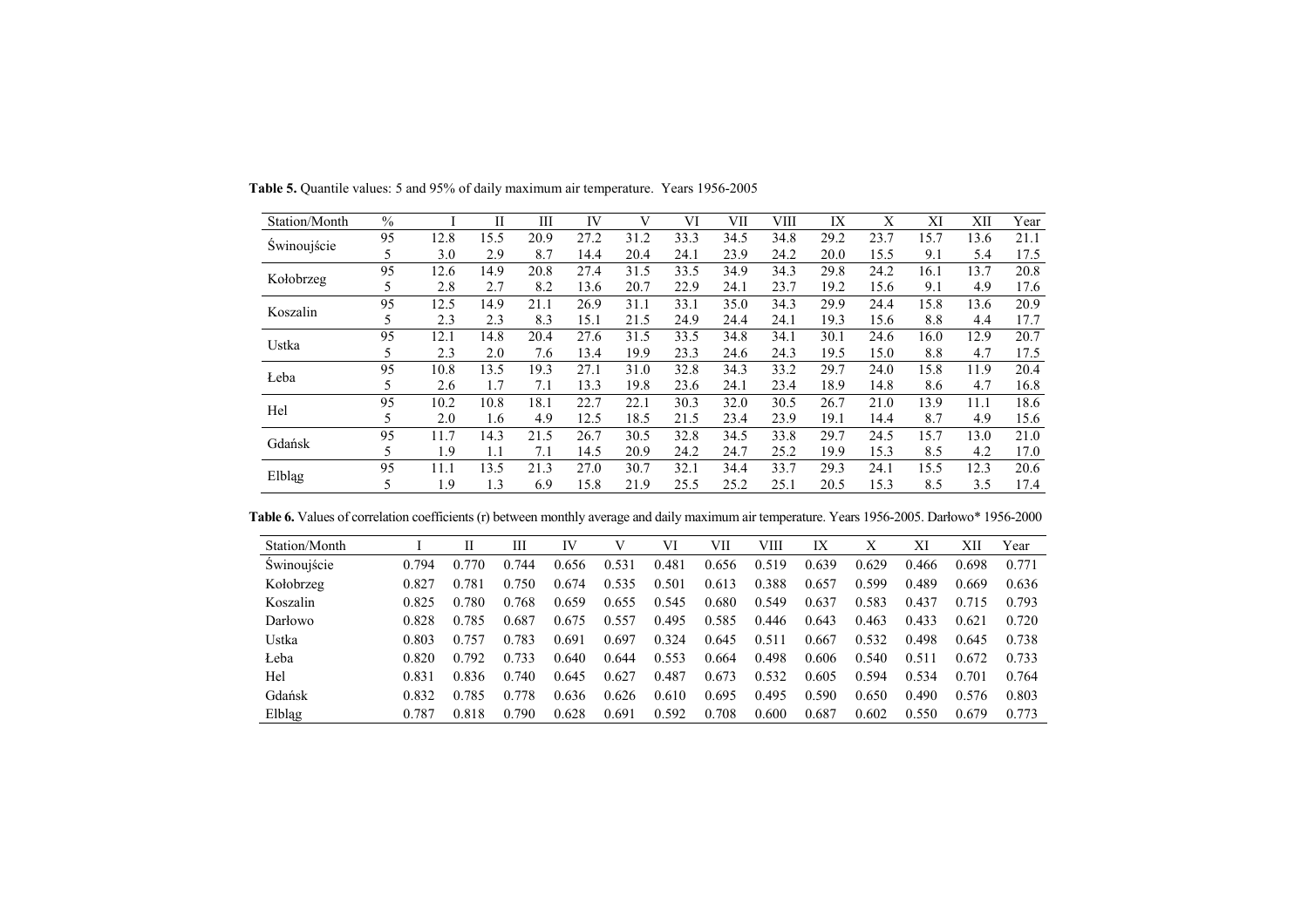





Fig. 6. Relationship between daily maximum air temperature and monthly average Years 1956-2005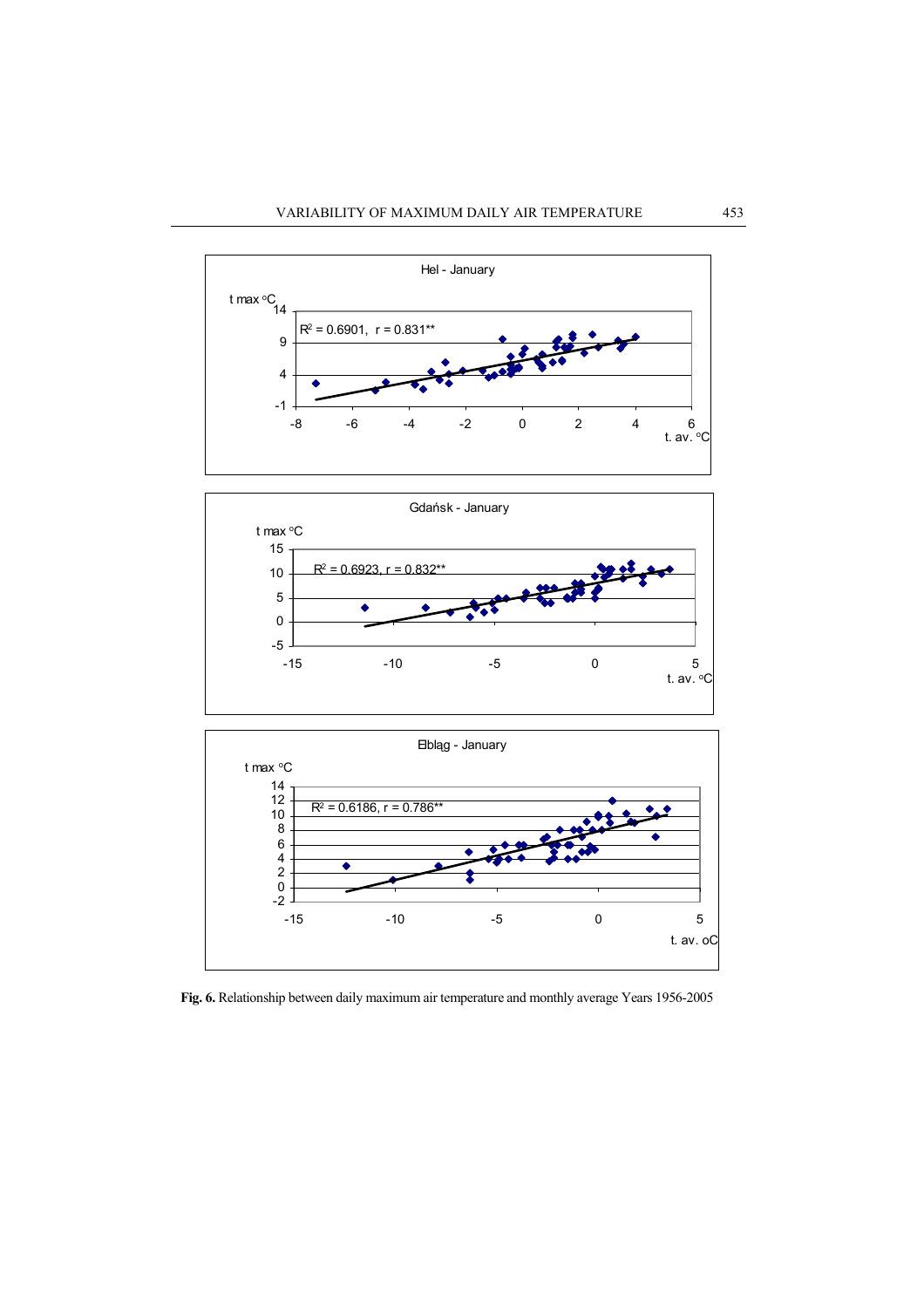Elbląg, and in April – from 0.628 in Elbląg to 0.691 in Ustka, and the smallest relationship is observed in November (from 0.433 to 0.550), June (0.324-0.610) and August (0.388-0.600).

 In the light of the presented analysis, 3 zones differing in values of the maximum air temperature can be distinguished on the Polish coast of the Baltic Sea: I – a warm one, consisting of the western part of the coast from Świnoujście to Mielno,  $II - a$  moderately warm one, around the Bay of Gdańsk, and  $III - a$  cool one – including the central part of the coast from Mielno to Hel.

### CONLUSIONS

1. In the Polish coastal zone of the Baltic Sea, the largest variability of the monthly average temperature of air is recorded from December to March, which is reflected in the occurrence of both very cool and very warm weather in winter.

2. The lowest monthly averages of air temperature occur in the western part of the coast in February, and in the north-eastern part in January.

3. During the period from March to November, the highest values of the daily maximum air temperature amounting to  $>20^{\circ}$ C can occur on the coast and from April to October they can be  $>25^{\circ}$ C, and from May to September  $>30^{\circ}$ C. In winter the lowest values of this temperature do not exceed  $-1.0^{\circ}$ C.

4. The largest variability of daily maximum air temperature is in March and in April and the lowest in November, a month of the strongest thermal contrasts between the Atlantic Ocean and the continent.

5. On the Polish coast of the Baltic Sea in spring daily maximum air temperatures are higher than in autumn, it is then contrary to the case of the monthly average air temperature.

6. In the first part of the year (apart from June) a distinct increase in the daily maximum temperature of the air occurred on the coast, statistically significant in January (3.3 $\degree$ C/ 50 years) and in April (4.1 $\degree$ C/ 50 years), and in autumn there was a slight decrease in the temperature, mainly in September.

7. During 1956-2005 an increase in the annual maximum air temperature was marked, larger by about  $1.0^{\circ}$ C/50 years on the western part than on the eastern part of the coast. In the 5 analysed 10-year periods, the highest maximum temperature was characteristic of the 1986-1995 period, at concurrently the highest variability, month by month. The lowest values of this temperature occurred in the 10-year period of 1956-1965.

8. On the coast, the daily maximum air temperature becomes higher and higher and less variable and 3 zones of differentiated values of daily maximum air temperature can be distinguished.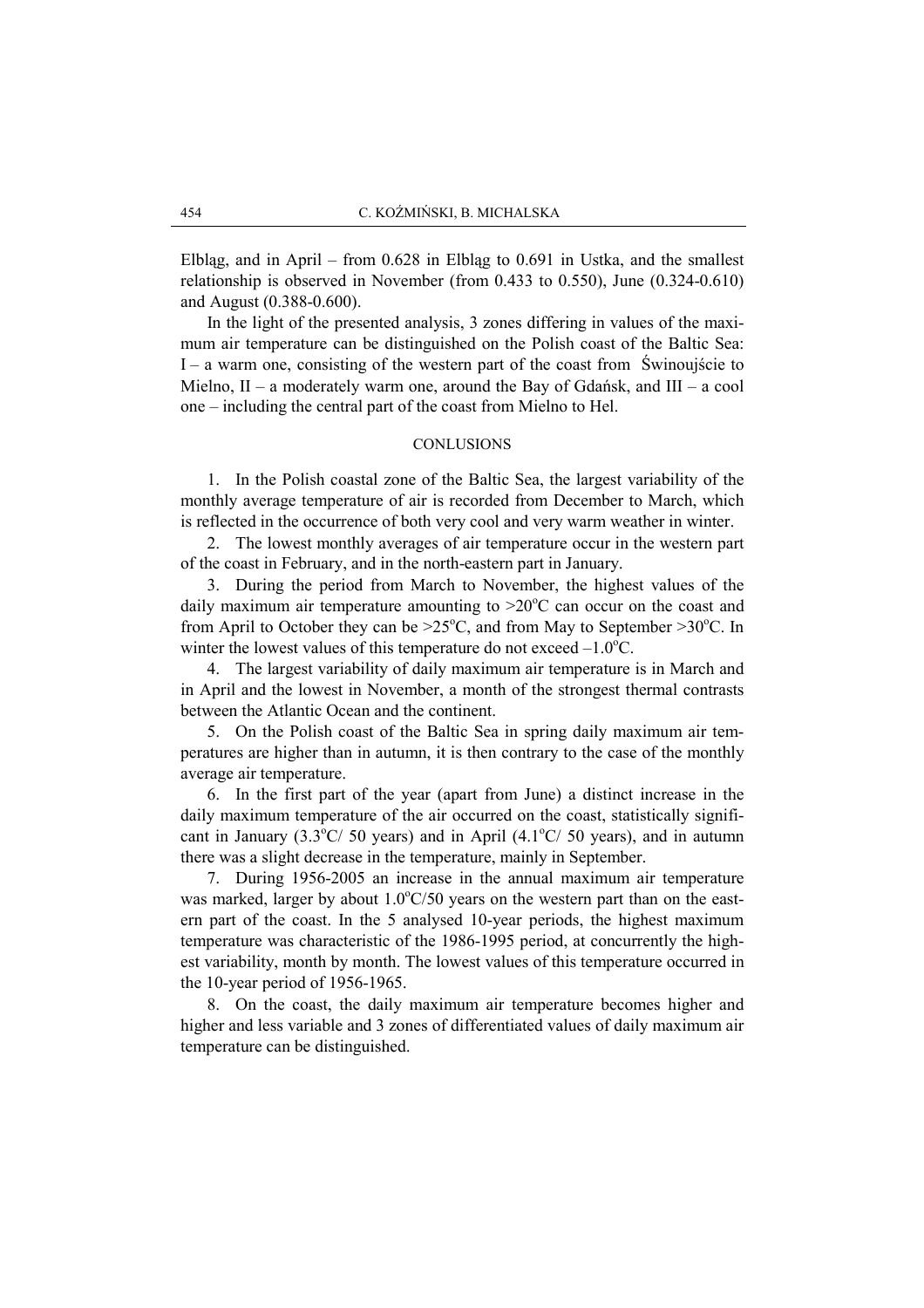#### REFERENCES

- Atlas of climatic threats to plant cultivation in Poland 2001 (in Polish and English). 2001.Edit. by: C. Koźmiński i B. Michalska. AR Szczecin, Uniwersytet Szczeciński, 81.
- Atlas of climatic resources and hazards in Pomerania 2004 (in Polish and English). 2004. Edit. by: C. Koźmiński i B. Michalska. AR Szczecin, 69.
- Błażejczyk K., 2004. Bioclimatic conditions of recreational tourism in Poland (in Polish). IGiPZ PAN, Warszawa, 291.
- Cebulak E., Limanówka D., 2007. Days with extreme temperatures of the air in Poland. In: Fluctuations of the climate in various spatial and time scales (in Polish). IGiGP UJ, Kraków, 185-194.
- Filipiak J., 2004. Variability of air temperature on the Coast and in Pomeranian Lakeland in the 2nd half of the 20th century (in Polish). IMGW, Warszawa, 216.
- Girjatowicz J.P., 2007. Relations between the North Atlantic Oscillation and water temperature along the southern coast of the Baltic Sea. J. of. Climat., 28. 1071-1081.
- Koźmiński C., 2001. Climatic conditions of the Polish coast of the Baltic Sea. In: Scientific guide over the Polish coast (in Polish). www.univ.szczecin.pl WNP/ZTIKM/coastalguide/coastguide.htm Uniwersytet Szczeciński
- Koźmiński C., Michalska B., 2006. Real sunshine in the zone of the Polish coast of the Baltic Sea (in Polish). Acta Agrophysica, 8(1), 147-172.
- Kożuchowski K., Żmudzka E., 2001. Warning in Poland: Scale and seasonal distribution of air temperature changes in the second half XX century (in Polish) Przegl. Geof. XL. VI. 1-2, 81-91.
- Lorenc H., 2000. Studies on 220-years air temperature series in Warsaw and Assessment of Centuries Tendencies. Materiały Badawcze IMGW, seria Meteorologia 31, 10.
- Marsz A., 2001. The thermal state of the North Atlantic and the thermal regime of winters on the Polish coast of the Baltic Sea (in Polish) WSM. Gdynia, 107.
- Miętus M., Owczarek M., Filipiak J., 2002. Thermal conditions in the area of the Coast and Pomerania in the Light of selected classifications (in Polish). Materiały Badawcze IMGW, Seria Meteorologia, 36, 56.
- Miętus M., Filipiak J., Owczarek M., 2004. The climate of the southern coast of the Baltic Sea. Present state and prospects of changes. Environment of the Polish zone of the southern Baltic (in Polish). Gdańskie Tow. Nauk., Gdańsk, 11-44.
- Owczarek M., 2005. Extreme thermal conditions on the Coast and in Pomerania according to quantile intervals on the daily average temperature of the air. Extreme hydrological and meteorological phenomena (in Polish). PTG, IMGW Warszawa, 70-80.
- Prawdzic K., Koźmiński C., Kurpios K., 1960. Thermal regions of Pomerania (in Polish). Czasop. Geogr., z. 1, 47-64.
- Przybylak R., 2006. Climatic changes in Poland in the last centuries. Long-term changes of the Polish Landscape as a result of the changes in the climate and land use management (in Polish) Komitet Narodowy IGBP i Zakład Badań Środowiska Rolniczego i Leśnego PAN. Poznań, 29-48.
- Trepińska J., 2005. Thermal exteremes in the "moderate" climate of Poland. Extreme hydrological and meteorological phenomena (in Polish). PTG, IMGW Warszawa, 55-63.
- Żarski J., Dudek S., Kuśmierek R., 2007. Variability of extreme air temperatures in the vicinity of Bydgoszcz in1971-2005 (in Polish). Acta Agrophysica, 9(2), 542-547